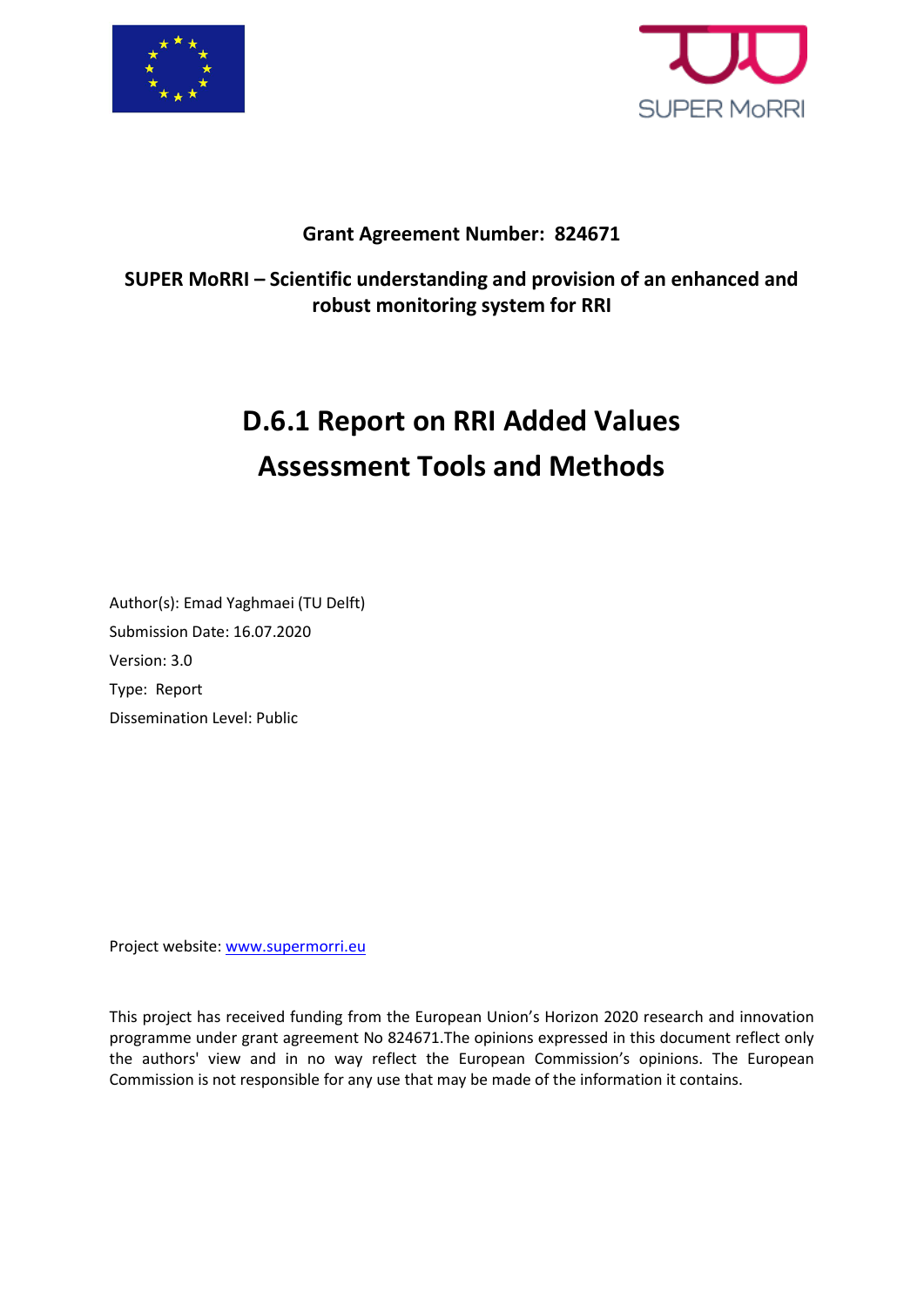

### <span id="page-1-0"></span>**EXECUTIVE SUMMARY**

#### **Description of work and task**

#### **Task 6.1: Library of tools and methods for assessing/measuring the added value of RRI (M1-M15; Lead: TUD, supported by CSIC, IHS, AU, UL)**

Task activities include:

- The creation of a library and assessment of RRI, in coordination with the WP1.
- Collect reports and other data relating to indicators from the pilot user interactions, Task 7.3.
- Identifying risks and challenges of using self-assessment tool.
- Analysis of RRI assessment approaches from pilot user interactions. The analysis will focus on the uptake of RRI methods and how it varies across different stakeholders.
- Write report/publication.

#### **Work progress and achievements**

#### **Task 6.1: Library of tools and methods for assessing/measuring the added value of RRI (M1-M15; Lead: TUD, supported by CSIC, IHS, AU, UL)**

- **<DONE>** The creation of a library and assessment of RRI, in coordination with the WP1.
- **<In Progress>** Collect reports and other data relating to indicators from the pilot user interactions, Task 7.3.
- **<DONE>** Identifying risks and challenges of using self-assessment tool.
- **<In Progress>** Analysis of RRI assessment approaches from pilot user interactions. The analysis will focus on the uptake of RRI methods and how it varies across different stakeholders.
- **<DONE>** Write report/publication.
- **Associated output:**
	- o Yaghmaei E., Van de Poel I. (2020). "Assessment of Responsible Innovation: methods and practices" Edited by Emad Yaghmaei (WP leader) and Ibo van de Poel, Routledge, Publication production phase
	- o Yaghmaei E. (2020). "Standardisation of Responsible Innovation", ISPIM Innovation Conference, In press
	- o Ceicyte J., Petraite M., Blok V., Yaghmaei E. (2020). "Responsible Innovation in Industry: The role of a Firm's Multi-Stakeholder Network", Bio#Futures: Foreseeing and Exploring the Bioeconomy, Springer Nature AG, In review process
	- o Yaghmaei, E., Porcari, A., Mantovani, E., Flipse, S. M. (2019). "Monitoring the Value of Responsible Research and Innovation in Industrial Nanotechnology Innovation Projects" in "*Nanotechnology: Regulation and Public Discourse" Edited by* Iris Eisenberger, Angela Kallhoff, and Claudia Schwarz-Plaschg, Rowman & Littlefield publisher, 2019. DOI: 10.13140/RG.2.2.21560.39686

#### **Deliverable overview**

<span id="page-1-1"></span>Table 1: Deliverable 6.1 overview

| Lead<br><b>Deliverable Title</b><br>No.<br>beneficiary | <b>Type</b> |  | Diss. Level   Due/Delivery date |
|--------------------------------------------------------|-------------|--|---------------------------------|
|--------------------------------------------------------|-------------|--|---------------------------------|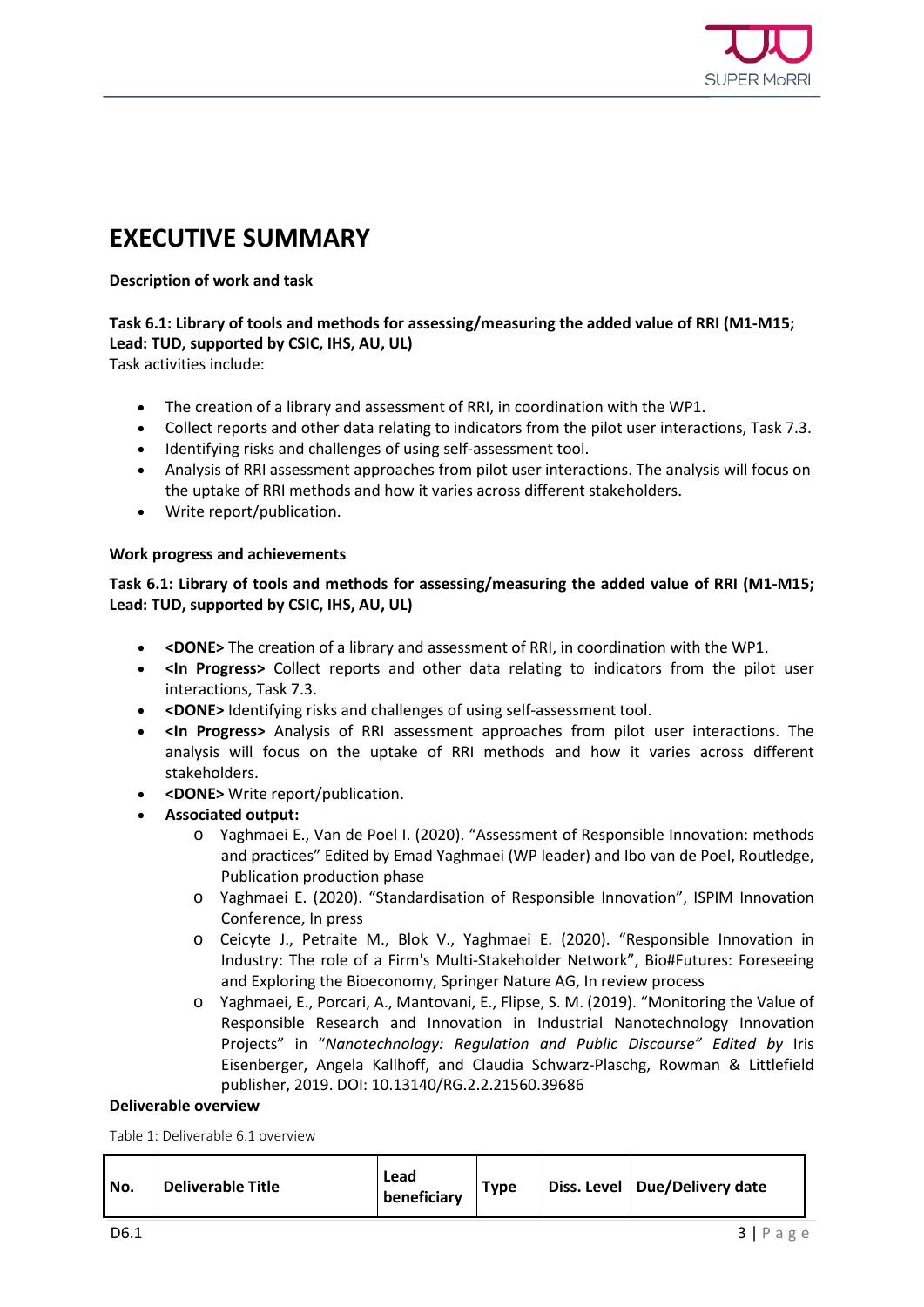

| I D6.1 | <b>Report on RRI added values</b> TU Delft | Report Public | M15 |
|--------|--------------------------------------------|---------------|-----|
|        | assessment tools and<br>methods            |               |     |

#### **Deviations from the plan and problems encountered**

- Task adjustments
	- o For **Task 6.1** and its sub-task, "Collect reports and other data relating to indicators from the pilot user interactions, Task 7.3.", the original project plan was to include also the pilot user interactions from WP7. However, as we don't yet have any results of pilot user interactions, reports and other data relating to indicators from WP7 are going to be reposted in the deliverable linked to Task 7.3 at later stage of the project.
	- o For **Task 6.1** and its sub-task, "Analysis of RRI assessment approaches from pilot user interactions. The analysis will focus on the uptake of RRI methods and how it varies across different stakeholders.", the original project plan was to include also the pilot user interactions from WP7 for a comparative analysis. However, due to a delay on WP7, we cannot do the comparative analysis at this stage. As such, this proposed comparative analysis could not be carried out. Still, we do develop the selfassessment tool to be able to functionally compare other projects. But unfortunately, we could not carry out such analyses in D6.1 and in WP6. Instead, a comparative analysis of pilot user interactions is reported in WP7.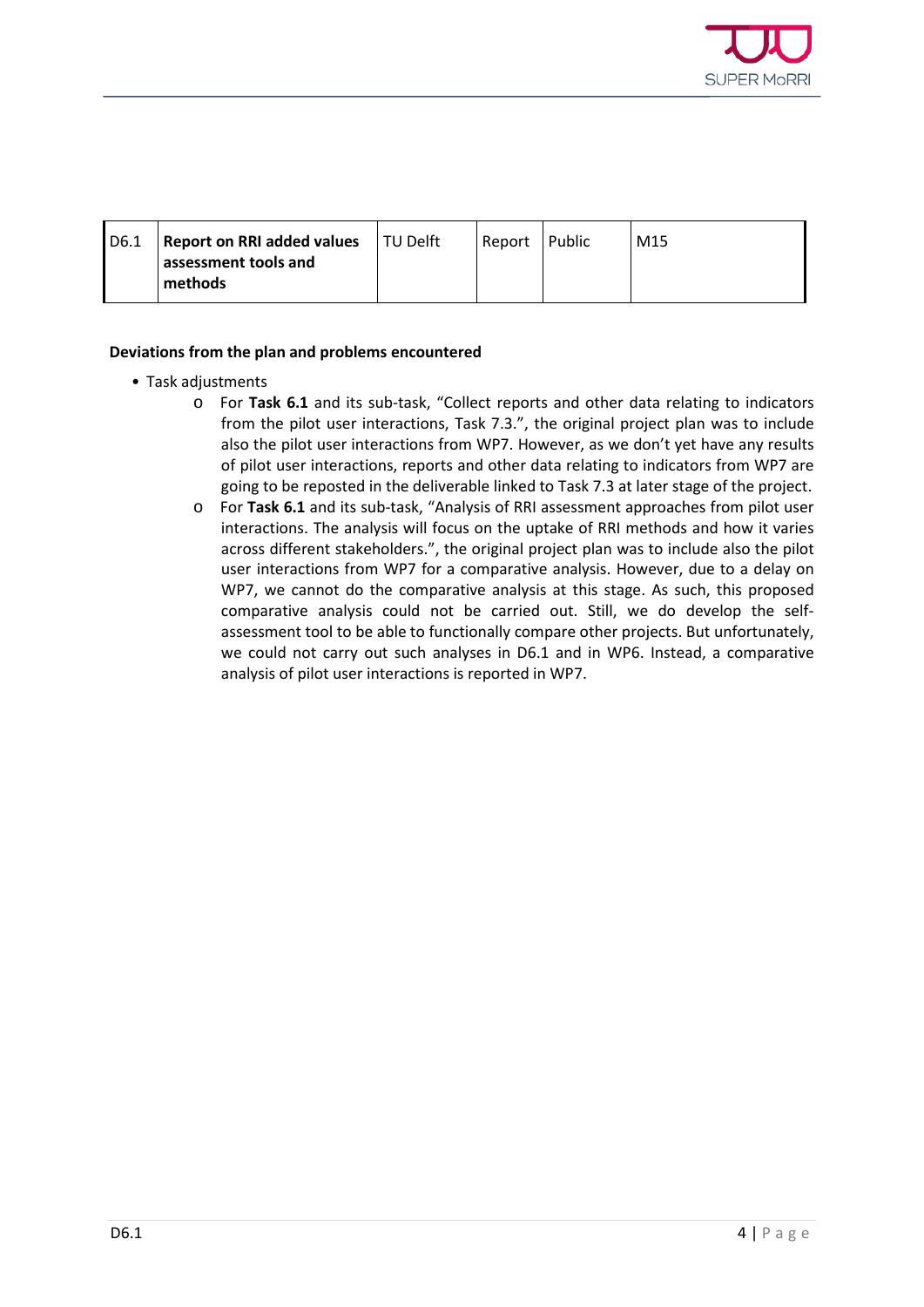

### <span id="page-3-0"></span>**TABLE OF CONTENTS**

|    |      | 1. THE INVENTORY OF RESPONSIBLE RESEARCH AND INNOVATION ASSESSMENT           |  |
|----|------|------------------------------------------------------------------------------|--|
|    |      |                                                                              |  |
|    |      |                                                                              |  |
|    |      |                                                                              |  |
|    |      |                                                                              |  |
|    |      |                                                                              |  |
|    |      |                                                                              |  |
|    |      | 2. COLLECT REPORTS AND OTHER DATA RELATING TO INDICATORS FROM THE PILOT USER |  |
|    |      | 3. BENEFITS, RISKS, AND CHALLENGES OF USING SELF-ASSESSMENT TOOL 25          |  |
|    | 3.1. |                                                                              |  |
|    |      |                                                                              |  |
| 4. |      |                                                                              |  |
|    |      |                                                                              |  |

Table 3. Number of tools published on RRI Tools database, classified by searching keywords.................. 8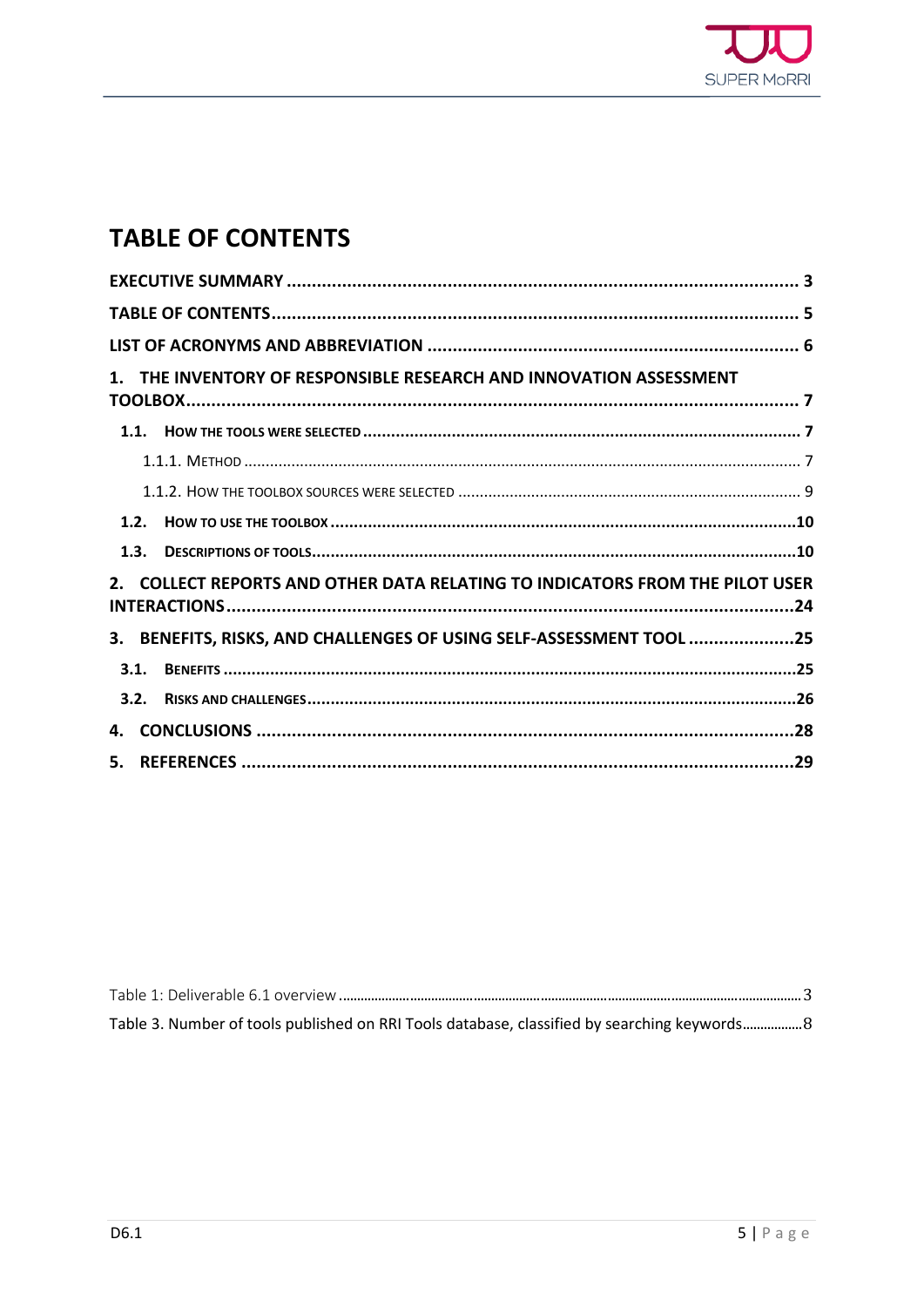

# <span id="page-4-0"></span>**List of Acronyms and Abbreviation**

- < KPI > < Key Performance Indicators >
- < MoRRI > < Monitoring the Evolution and Benefits of Responsible Research and Innovation>
- < RI > < Research Innovation >
- < RRI > < Responsible Research and Innovation >
- < SDGs > < Sustainable Development Goals>
- < SME > < Small or Medium-sized Enterprise >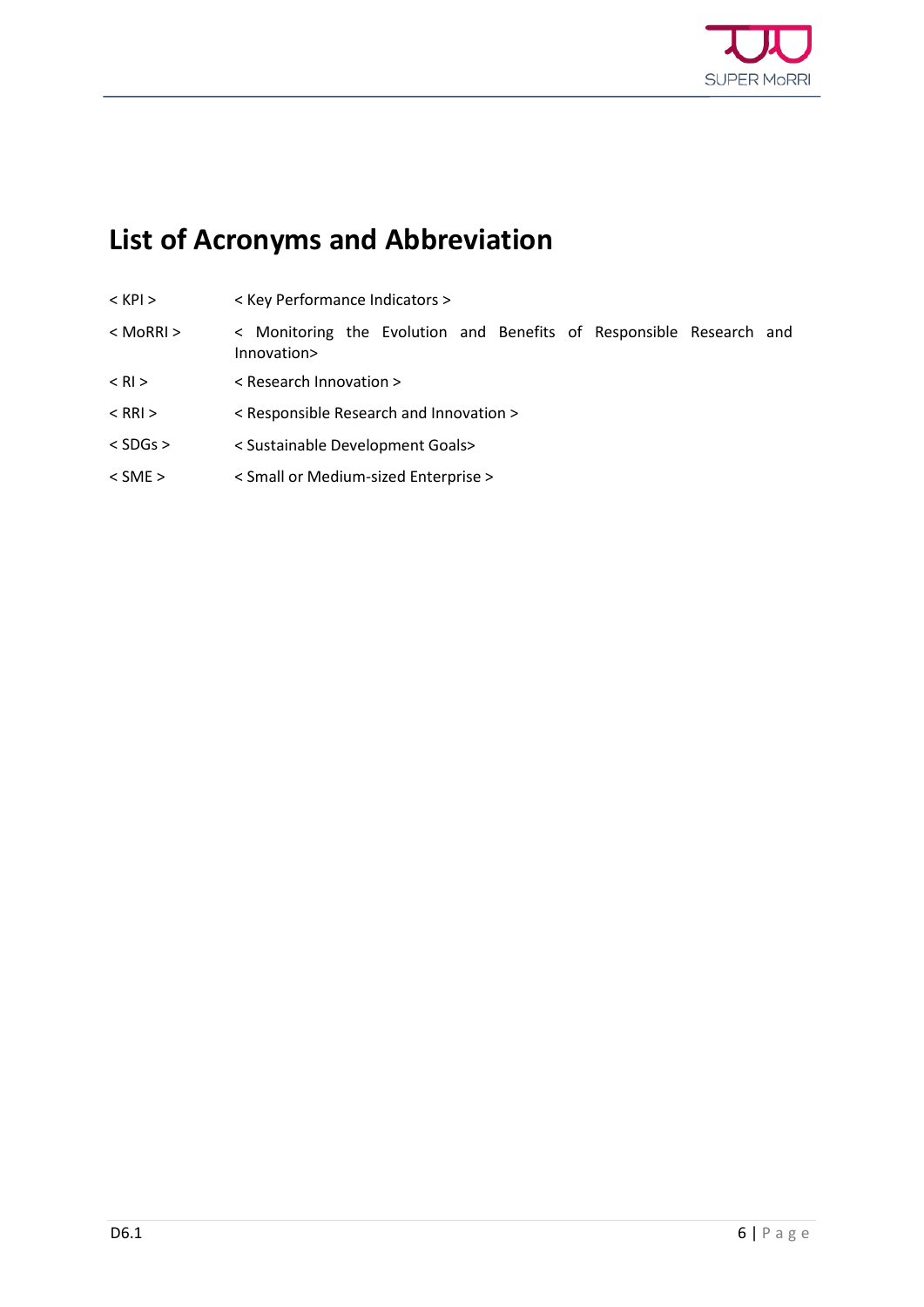

### <span id="page-5-0"></span>**1. THE INVENTORY OF RESPONSIBLE RESEARCH AND INNOVATION ASSESSMENT TOOLBOX**

To address first sub-task of Task 6.1, namely "The creation of a library and assessment of RRI", in coordination with WP1, we developed a toolbox for assessing Responsible Research and Innovation (RRI), which is going to be integrated into Task 6.3 output as part of the project Dashboard.

To develop a toolbox for assessing RRI, assessment/monitoring approaches on RRI and relevant tools had to be identified as a first step. This had to result in a list of tools. This inventory maps existing assessment/monitoring tools against the Responsible Research and Innovation (RRI) or similar concepts e.g. Sustainable Development Goals (SDGs). It allows users to explore tools that may be useful when assessing their organization's impact on RRI.

The inventory will be visualised on the SUPER-MoRRI website and can be downloaded as an MS Excel list with the tools and characteristics like name, developer, aim and target area of the tool. Filtration mode is available on the SUPER-MoRRI website to explore tools for a specific RRI principle.

The inventory is a living work and it will be expanded as soon as new tools are developed or identified.

#### <span id="page-5-1"></span>1.1. How the tools were selected

To develop the list of tools the following activities were undertaken:

- •Desk research on RRI approaches and RRI instruments.
- •Desk research on assessment/monitoring tools.

The desk research provided the starting point for a list of tools to be considered for the toolbox. The list with tools was scrutinized and the tools to be included in the toolbox had to be selected. As the toolbox is to be used for assessment/monitoring, we first selected the tools that could be used for this purpose. Then the tools were evaluated on their usability in practice. The final selection of tools was aimed at a balanced covering of all RRI policy agenda areas<sup>[1](#page-5-3)</sup> and R&I process dimensions<sup>[2](#page-5-4)</sup>.

#### <span id="page-5-2"></span>1.1.1. Method

To include both obvious and less obvious RRI assessment tools, we first wanted to find which tools could theoretically and practically contribute to both 'RRI Policy Agenda Areas' (i.e. gender equality, ethics, open access, science and education, & public engagement) and 'R&I Process Dimensions'

j

<span id="page-5-3"></span> $1$  Gender, ethics, open access, science and education and public engagement

<span id="page-5-4"></span><sup>&</sup>lt;sup>2</sup> Diversity and inclusion, anticipation and reflection, openness and transparency, responsiveness and adaptive change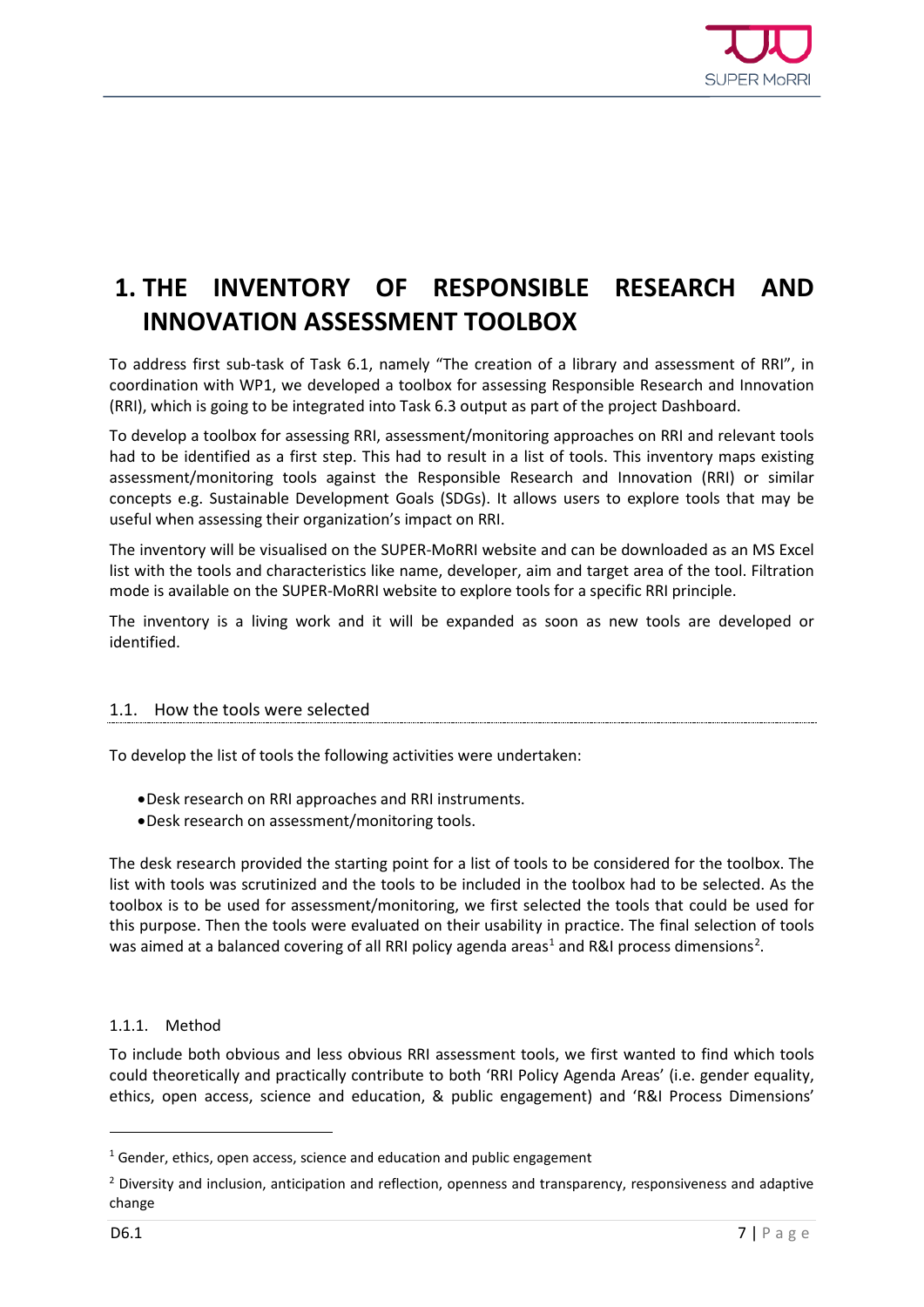

(diversity and inclusion, anticipation and reflection, openness and transparency, & responsiveness and adaptive change). We also wanted to identify what is the value of monitoring/assessing these aspects (from whichever perspective). To find such tools, we explored both literature in the field of innovation management (see Cooper & Kleinschmidt, 1995; Van der Panne et al., 2003; Tepic et al., 2013) and responsible innovation (see Hin et al., 2014; Raven et al., 2015; Scholten et al., 2016).

After the literature review, we adopted an approach similar to the systematic reviews in which systematic searches and formal summaries of the literature are used to identify and classify results of all major studies on a particular topic (Higgins and Green, 2006). The steps are as follows:

- Step 1: Searching 'RRI Tool' platform for all records related to 'Assessment of RRI'
- Step 2: Removing duplicates
- Step 3: Removing bad records: All the tools in the resulting list are manually reviewed. We delete those records that appeared to be irrelevant, in that they were completely unrelated to 'Assessment of Responsible Innovation or/and RRI'.
- Step 4: Snowballing and identify more relevant 'Assessment Tools'

We thus searched the 'RRI Tools' database for the type of 'Tools' that had either 'RRI', or 'Responsible Innovation', or 'Responsibility', or 'Monitoring', or/and 'Assessment' in the search field. The 'RRI Tools' is generally considered the most comprehensive database for RRI and includes numbers of resources, tools, frameworks, and inspiring practices. Although not all tools are included, 'RRI Tools' typically includes the most prominent tools in a field of RRI. This search yielded the following number of tools per search that we stored to a local database in December 2019.

| <b>Searching Keywords</b>     | <b>Number of Tools</b> |
|-------------------------------|------------------------|
| <b>RRI</b>                    | 49                     |
| <b>Responsible Innovation</b> | 59                     |
| <b>Responsibility</b>         | 27                     |
| <b>Monitoring</b>             | 25                     |
| Assessment                    | 47                     |

<span id="page-6-0"></span>Table 2. Number of tools published on RRI Tools database, classified by searching keywords

We intentionally used a broad definition as the concept is used and published in a broad range of resources e.g. tools, frameworks, and practices. We captured tools about how stakeholders 'responsible their innovation processes' and not only the specific term 'RRI' or 'Responsible Innovation'. This broad search term, however, introduced tools that had little to do with the assessment and monitoring processes. We therefore read through all tools to assess whether they dealt with monitoring and assessment of RRI. While not a complete list of tools, the steps taken in data collection result in no bias towards any particular set of tool developers. Because 'RRI Tool' platform does not exhaustive, we lack some important tools to the close fields e.g. SDGs. By referring to Task 1.7 WP1, we have thus received inputs from stakeholders in considering other approaches close to RRI such as SDGs.

'RRI Tool' platform does not have a systematic approach to show the tool developers. We therefore extracted the tool developer' names manually by looking at the tools. We investigated the tools to develop broad categories of how they cover 'RRI Policy Agenda Areas' and 'R&I Process Dimensions'.

A number of duplicates were found and eliminated. Further, all the identified tools were manually reviewed. We deleted those records that appeared to be irrelevant, in that they were completely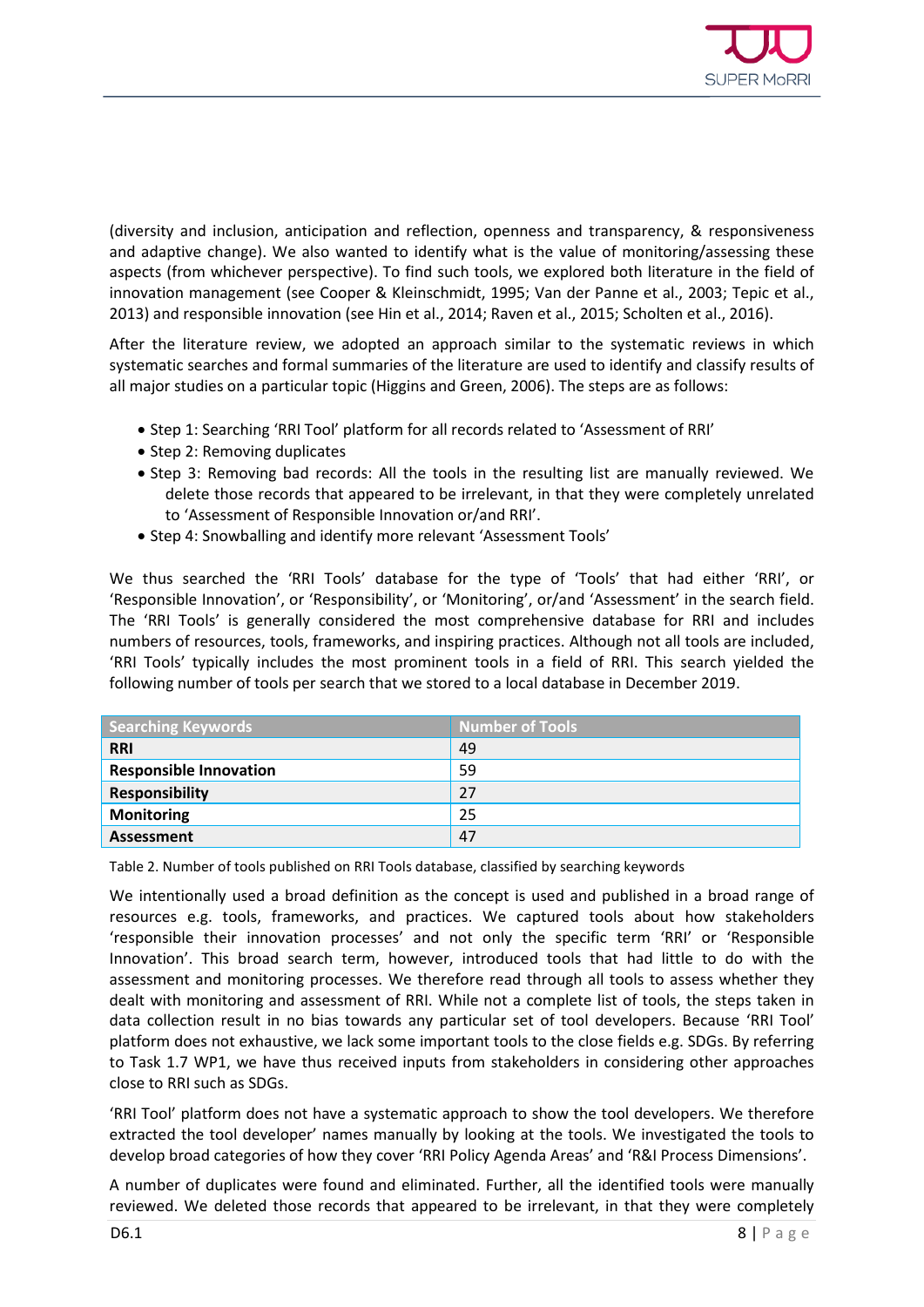

unrelated to 'Assessment of Responsible Innovation or/and RRI' or they were frameworks, case studies, pilot reports, practices, etc. This screening resulted in a short list of 13 tools where we include to our toolbox.

To further extend our search, the list of tools identified from 'RRI Tools' database was complemented by snowballing (i.e., searching in Google) and further expertise of the involved researchers. As such, in addition to the 13 identified tools from the 'RRI Tool' platform, literature review and snowballing resulted in a short list of 9 other tools where we also included to our toolbox. Hence, we distilled 26 tools into the toolbox. (see section 2.3)

#### <span id="page-7-0"></span>1.1.2. How the toolbox sources were selected

The inventory was developed along with the SUPER-MoRRI self-assessment tool, and includes feedback received during its consultation periods. The tools included in the inventory are global in nature and, in most cases, free of charge.

The toolbox sources used in this inventory were selected based on the following quality criteria:

#### *Content*

– The toolbox offers tools across all pillars of RRI. Issue-specific tool sets may be selected when relevant for addressing a particular 'RRI Policy Agenda Area' or 'R&I Process Dimensions'

#### *Applicability*

– The toolbox is generally applicable or country/region-specific, when relevant for addressing a particular 'RRI Policy Agenda Area' or 'R&I Process Dimensions'

– The toolbox is applicable to all organizations or sector-specific, when relevant for addressing a particular 'RRI Policy Agenda Area' or 'R&I Process Dimensions'

– The toolbox is applicable to all application domains and different types of organizations. These include Individual researchers, Research performing organizations, Research funding organizations, Industry, Civil society actors, Policy-makers, Investors, and Legislator. This list does not claim to be exhaustive but aims to give an indication of relevant actors.

– The toolbox is applicable in contextualized format. To connect the 'Tool Inventory' selection criteria with WP1 outputs, the toolbox includes contextualization information about its own criteria and/or indicators with description of possible use or misuse of the tool (Task1.1) and help the users to adapt those possible criteria and/or indicators to their specific situation.

#### *Accessibility*

- The toolbox is available in English
- The toolbox is available for free

*Validity*

– The toolbox is current and in use

*Please note that the inclusion of a tool in the inventory does not imply an endorsement by any of the SUPER-MoRRI partners.*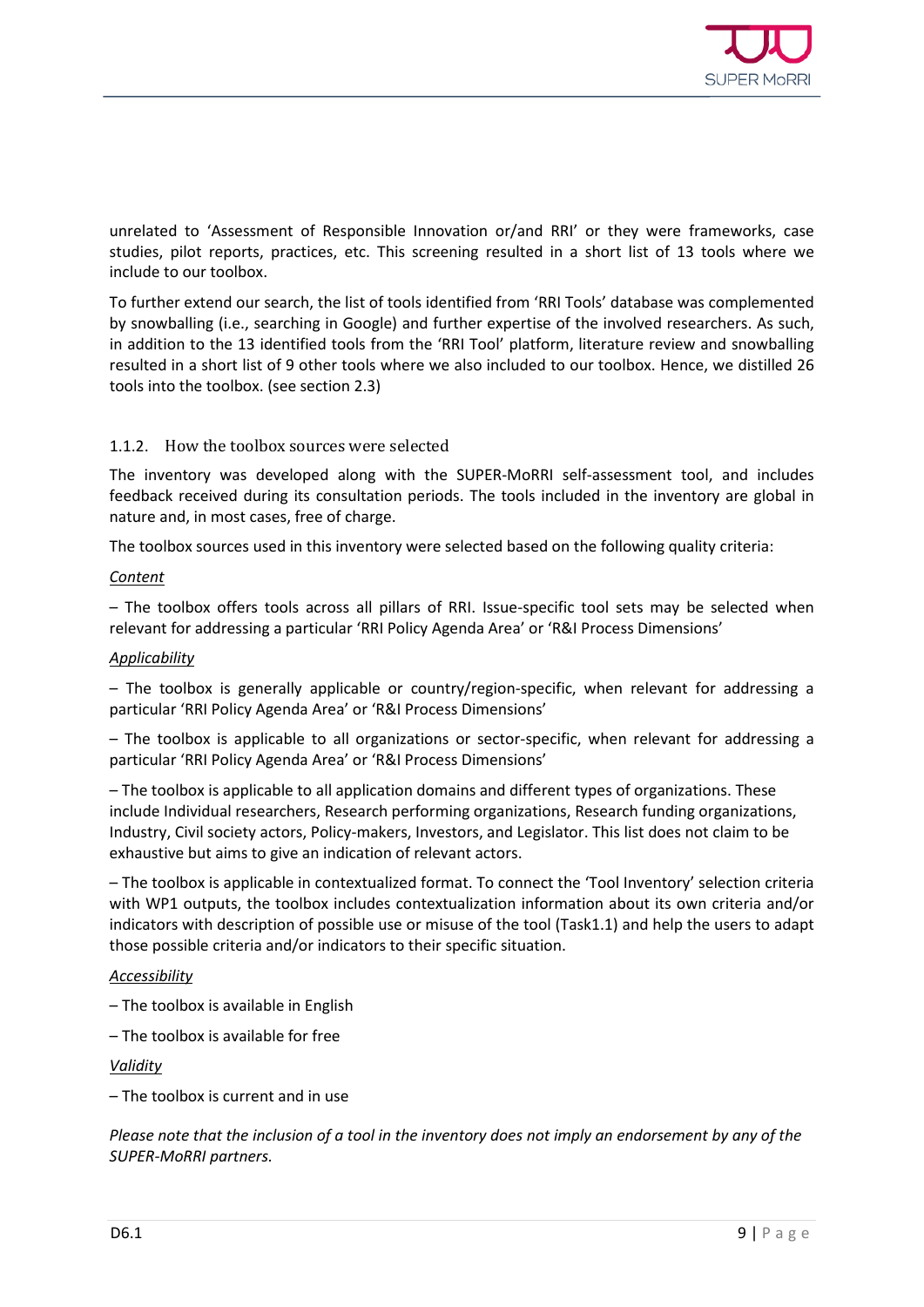

#### <span id="page-8-0"></span>1.2. How to use the toolbox

#### *Target users:*

The toolbox is applicable to all application domains and different types of organizations. These include individual researchers, research performing organizations, research funding organizations, industry, civil society actors, policy-makers, investors, and legislators. This list does not claim to be exhaustive but aims to give an indication of relevant actors.

Users can filter the tools by type of tool and RRI principles. For each tool its source is provided as well as which organization(s) developed it, and a short description of the tool.

#### *Filtration modes :*

- Filtering by RRI Policy Agenda Areas (e.g. Ethics)
- Filtering by R&I Process Dimensions (e.g. Anticipation and reflection)
- Filtering by Tool Developers (e.g. UN Global Compact)
- Filtering by Application Profiles (e.g. Research funding organisations (RFOs))
- Search by keywords

#### <span id="page-8-1"></span>1.3. Descriptions of tools

#### **(1) SDG Action Manager**

*Tool name:* [SDG Action Manager](https://app.bimpactassessment.net/get-started/sdg-action-manager?_ga=2.33365182.167067211.1580303898-231925709.1580303898)

*Tool developer:* B-Corp / UN Global Compact

#### *Tool description:*

Developed by B Lab and the United Nations Global Compact, the SDG Action Manager is a web-based impact management solution to enable businesses to take action on the Sustainable Development Goals through 2030.

A business should use the SDG Action Manager to do the following:

- 1. Find their starting point: Learn which SDGs matter most to you based on their company profile, and how to take action today.
- 2. Understand and share their impact: Get a clear view of how their operations, supply chain, and business model create positive impact, and identify risk areas for each SDG.
- 3. Set goals and track improvement.
- 4. Collaborate across their company: Invite colleagues to join the SDG Action Manager, contribute expertise, and see real-time progress and performance.
- 5. Learn at every step: Determine high-impact action based on thought-provoking yet actionable assessment questions, benchmarks, and improvement guides.
- 6. Trailblaze together: Join a global movement of companies working to build a better world for people and our planet by 2030.

#### *Target/end users:* Industry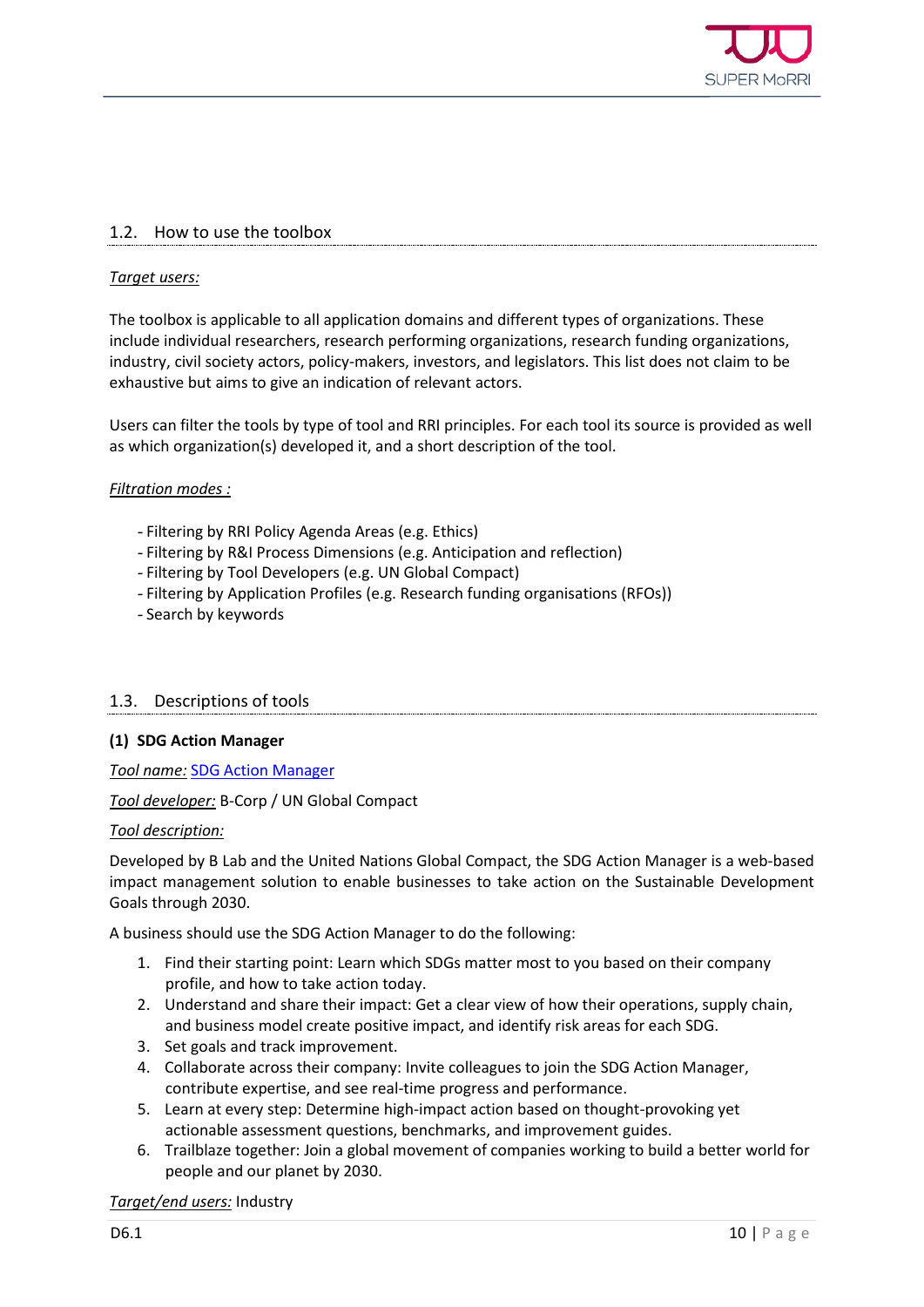

*RRI Policy Agenda Areas the tool contributes to:* All policy agenda areas, namely Gender Equality, Ethics, Open Access, Science and Education, Public Engagement.

*R&I Process Dimension the tool contributes to:* All R&I process dimensions, namely Diversity and Inclusion, Anticipation and Reflection, Openness and Transparency, Responsiveness and Adaptive Change.

#### **(2) B-Impact Assessment**

*Tool name:* [B-Impact Assessment](https://bimpactassessment.net/bcorporation)

*Tool developer:* B-Corp

#### *Tool description:*

B-Impact assessment shows your performance against comparable data sets on non-economic areas. You can compare yourself on your overall social and environmental impact and on specific areas like for instance taking at hart end users' interests, minimizing environmental impact, taking care of the well-being of your personnel and engaging stakeholders. As a socially and environmentally committed company, your goals go far beyond maximizing financial profits. B-Impact can help you with this, however it is more fitting for larger companies than small or medium-sized companies.

#### *Target/end users:* Industry

*RRI Policy Agenda Areas the tool contributes to:* All policy agenda areas, namely Gender Equality, Ethics, Open Access, Science and Education, Public Engagement.

*R&I Process Dimension the tool contributes to:* All R&I process dimensions, namely Diversity and Inclusion, Anticipation and Reflection, Openness and Transparency, Responsiveness and Adaptive Change.

#### **(3) CTI tool, Circular Transition Indicators**

*Tool name:* [CTI tool, Circular Transition Indicators](https://www.ctitool.com/)

*Tool developer:* wbcsd & CIRCULAR IQ

#### *Tool description:*

Built by business, for business, the CTI Tool was designed to help businesses worldwide accelerate their circularity by supporting and guiding companies through the Circular Transition Indicators process.

The tool structures data and calculates the outcomes, supporting businesses in taking concrete actions towards their circularity goals. It also supports users to reach out to internal stakeholders or value chain partners for data requests that avoid confidentiality issues.

Leveraging the power of digitization and smart software solutions, the CTI Tool enables companies to accelerate their transition towards a regenerative circular economy.

#### *Target/end users:* Industry

*RRI Policy Agenda Areas the tool contributes to:* All policy agenda areas, namely Gender Equality, Ethics, Open Access, Science and Education, Public Engagement.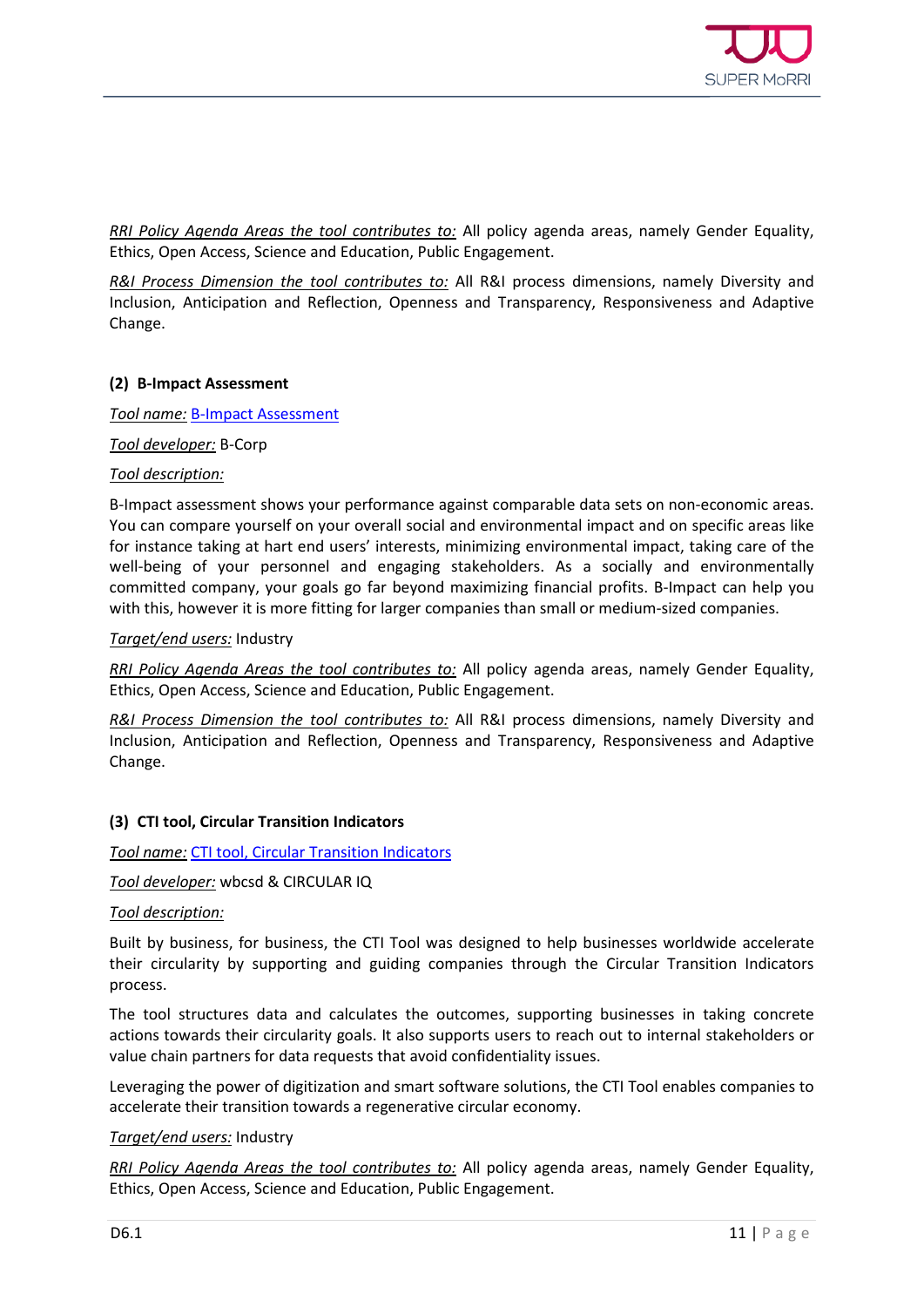

*R&I Process Dimension the tool contributes to:* Anticipation and Reflection.

#### **(4) Future-Fit Business Benchmark**

*Tool name:* [Future-Fit Business Benchmark](https://futurefitbusiness.org/)

*Tool developer:* Future-Fit Business

#### *Tool description:*

The tool guide companies and investors to create value for themselves and society

- 1. For companies: Setting the right environmental and social targets, helping companies to take better day-to-day decisions in the pursuit of those targets, and show their progress more efficiently.
- 2. For investors: Identification which companies really are doing most to manage today's systemic risks and capitalize on new opportunities.
- 3. For advisors: Offer high-value services and solutions to help companies and investors embed the pursuit of future-fitness into the core of their business.

#### *Target/end users:* Industry

*RRI Policy Agenda Areas the tool contributes to:* All policy agenda areas, namely Gender Equality, Ethics, Open Access, Science and Education, Public Engagement.

*R&I Process Dimension the tool contributes to:* All R&I process dimensions, namely Diversity and Inclusion, Anticipation and Reflection, Openness and Transparency, Responsiveness and Adaptive Change.

#### **(5) Licara NanoScan**

#### *Tool name:* [Licara NanoScan](https://www.tno.nl/media/4385/licara-guidelines-for-the-sustainable-competitiveness-of-nanoproducts.pdf)

*Tool developer:* Empa, TNO & the Nano-Cluster Bodensee

#### *Tool description:*

This tool helps you to assess and weigh benefits and risks of nanomaterials and nanoproducts along the materials' or products' entire lifecycle. This tool assesses risks for workers, public and consumers and evaluates economic, environmental and societal opportunities.

#### *Target/end users:* Industry

#### *RRI Policy Agenda Areas the tool contributes to:* Public Engagement

*R&I Process Dimension the tool contributes to:* All R&I process dimensions, namely Diversity and Inclusion, Anticipation and Reflection, Openness and Transparency, Responsiveness and Adaptive Change.

#### **(6) Gender Equality Diagnostic Tool**

*Tool name:* [Gender Equality Diagnostic Tool](https://wgea.gov.au/sites/default/files/documents/2019_WGEA_GE_Diagnostic_Tool_0.pdf)

*Tool developer:* Australian Government & Workplace Gender Equality Agency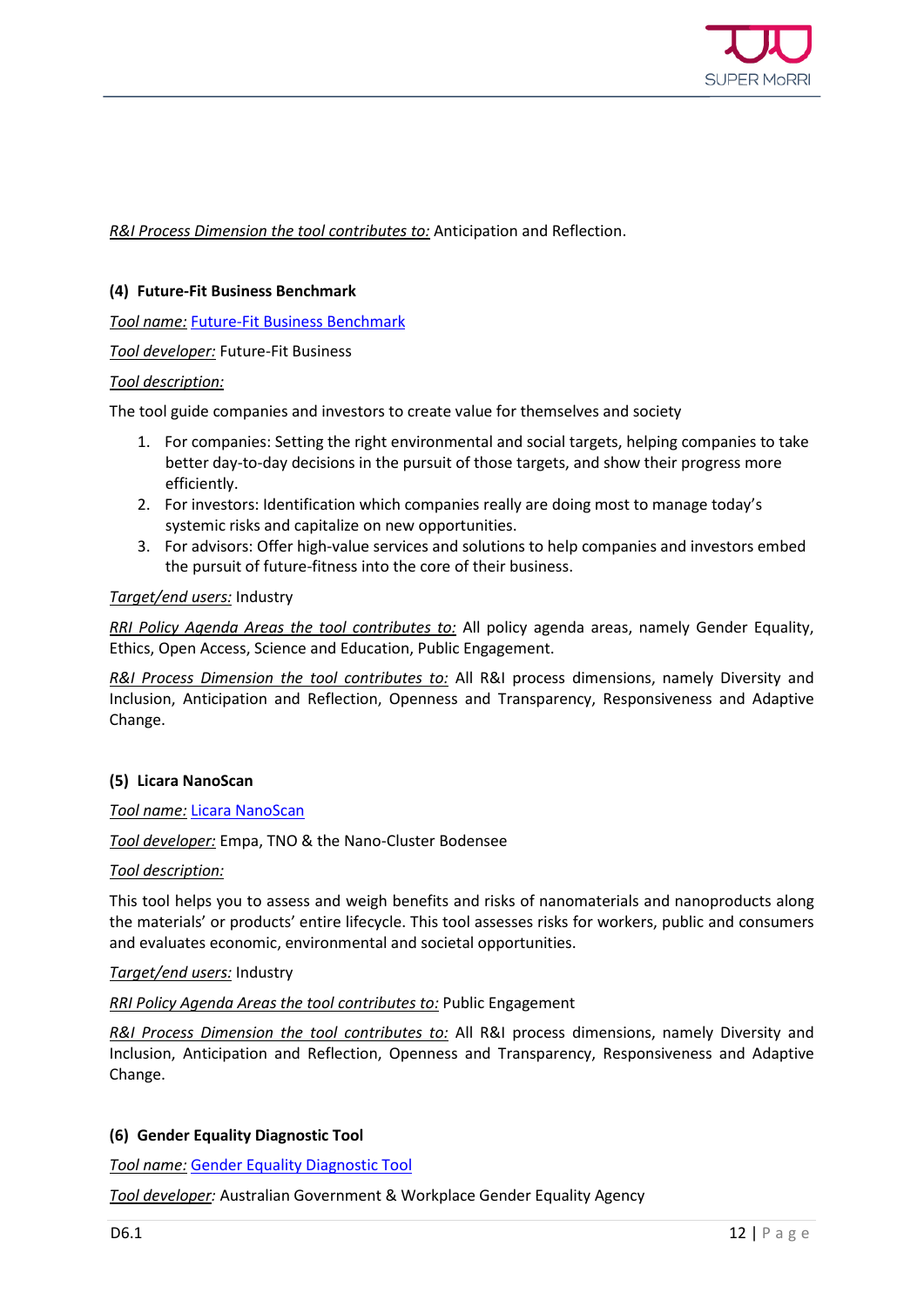

#### *Tool description:*

The Workplace Gender Equality Agency's ('WGEA' or 'Agency') Gender Equality Diagnostic Tool (Diagnostic Tool) helps you to analyse the status of gender equality and pinpoint gender equality gaps within your organisation. It can be used with the Gender Equality Strategy Guide (the Guide) to assist with the development of a strategy for addressing inequalities. You can use this tool before you develop your overarching strategy or as part of a regular review process.

*Target/end users:* Individual Researchers; Research Performing Organisations; Research Funding Organisations; Industry; Civil Society Actors; Policy-Makers; Investors; Legislators

#### *RRI Policy Agenda Areas the tool contributes to:* Gender Equality

*R&I Process Dimension the tool contributes to:* All R&I process dimensions, namely Diversity and Inclusion, Anticipation and Reflection, Openness and Transparency, Responsiveness and Adaptive Change.

#### **(7) ORBIT Self-Assessment Tool**

#### *Tool name:* [ORBIT Self-Assessment Tool](https://www.orbit-rri.org/self-assessment-tool-introduction/)

#### *Tool developer:* ORBIT: Responsible Research and Innovation in UK ICT

#### *Tool description:*

The self-assessment tool is part of the suite of services that the ORBIT project offers to its users and stakeholders. The ORBIT self-assessment tool is implemented in the form of an online survey. In order to allow the identification of the level of achievement of RRI in a particular aspect by a particular user, the majority of the questions of the survey take the form of a five-point Likert scale comment on a statement provided in the question, ranging from fully disagree to fully agree. Upon completion of the survey the user will be provided with an automatically generated overview of their RRI maturity, based on the score that was recorded in their answers. This initial feedback which will take the form of a radar diagram as indicated earlier will be supplemented with a set of links to further help and support that users can make use of, to ensure that they undertake their research or innovation activities responsibly. In addition, the self-assessment tool will also point to the various other services that are provided by the ORBIT project, which covers most of the aspects of RRI. Finally, the survey will encourage users to make contact with other members of the ORBIT community, to foster the development of an RRI culture and the sharing of good practice.

*Target/end users:* Individual Researchers; Research Performing Organisations; Research Funding Organisations; Industry; Civil Society Actors; Policy-Makers; Investors; Legislators

*RRI Policy Agenda Areas the tool contributes to:* All policy agenda areas, namely Gender Equality, Ethics, Open Access, Science and Education, Public Engagement.

*R&I Process Dimension the tool contributes to:* All R&I process dimensions, namely Diversity and Inclusion, Anticipation and Reflection, Openness and Transparency, Responsiveness and Adaptive Change.

#### **(8) Designing for Values Tool**

*Tool name:* [Designing for Values Tool](https://www.delftdesignforvalues.nl/online-courses/)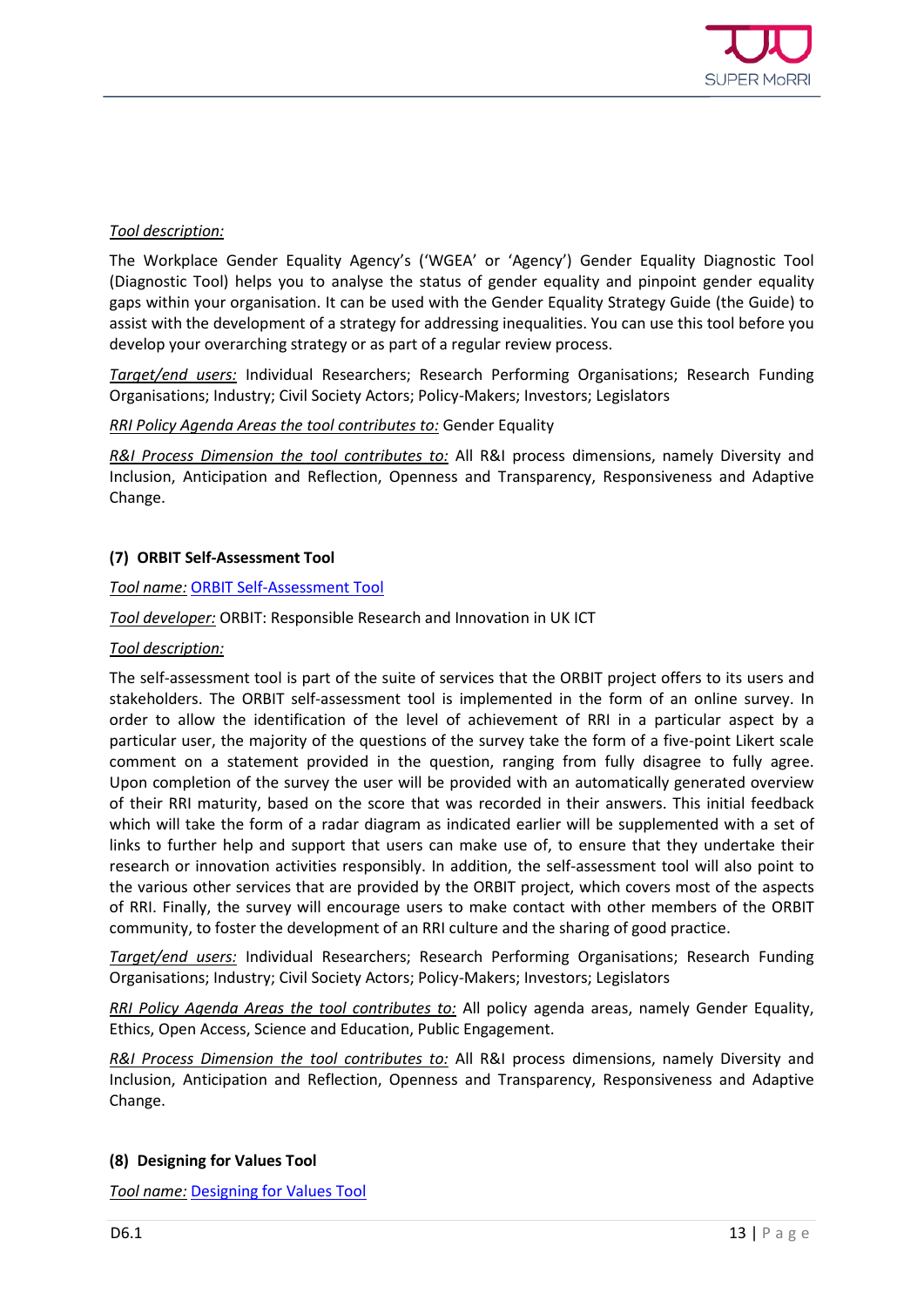

#### *Tool developer:* TU Delft

#### *Tool description:*

Online Courses on Design for Values & Responsible Innovation. By using the online course, you will be able to:

- 1. Critically scrutinize your product design to identify and address ethical issues that your products may give rise to.
- 2. Translate values into design requirements using the 'values hierarchy'.
- 3. Apply 'design for values' as a way to systematically integrate ethical and societal values (such as sustainability, safety, equity and privacy) into the design of your own technology or projects.
- 4. Recognize how values play a role in design processes and identify the different stakeholders involved.
- 5. Make better decisions in the design process of socially acceptable products and technologies.
- 6. Recognize value conflicts in design -even if or after values have been built into them- and develop strategies to overcome them.
- 7. Improve your ability to communicate the choices you make in your design in terms of underlying values.

*Target/end users:* Individual Researchers; Research Performing Organisations; Research Funding Organisations; Industry; Civil Society Actors; Policy-Makers; Investors; Legislators

*RRI Policy Agenda Areas the tool contributes to:* All policy agenda areas, namely Gender Equality, Ethics, Open Access, Science and Education, Public Engagement.

*R&I Process Dimension the tool contributes to:* All R&I process dimensions, namely Diversity and Inclusion, Anticipation and Reflection, Openness and Transparency, Responsiveness and Adaptive Change.

#### **(9) Societal Readiness Level Thinking Tool**

*Tool name:* [Societal Readiness Level Thinking Tool](https://www.thinkingtool.eu/)

*Tool developer:* H2020 NewHoRRIzon project

#### *Tool description:*

The thinking tool offers practical guidance for researchers who wish to mature the societal readiness of their work. The primary goal is to help researchers align their project activities with societal needs and expectations. The thinking tool asks reflective questions to stimulate thinking about how to integrate ideas about responsible research and innovation into research practice, at different stages in the project life.

#### *Target/end users:* Research Performing Organizations

*RRI Policy Agenda Areas the tool contributes to:* All policy agenda areas, namely Gender Equality, Ethics, Open Access, Science and Education, Public Engagement.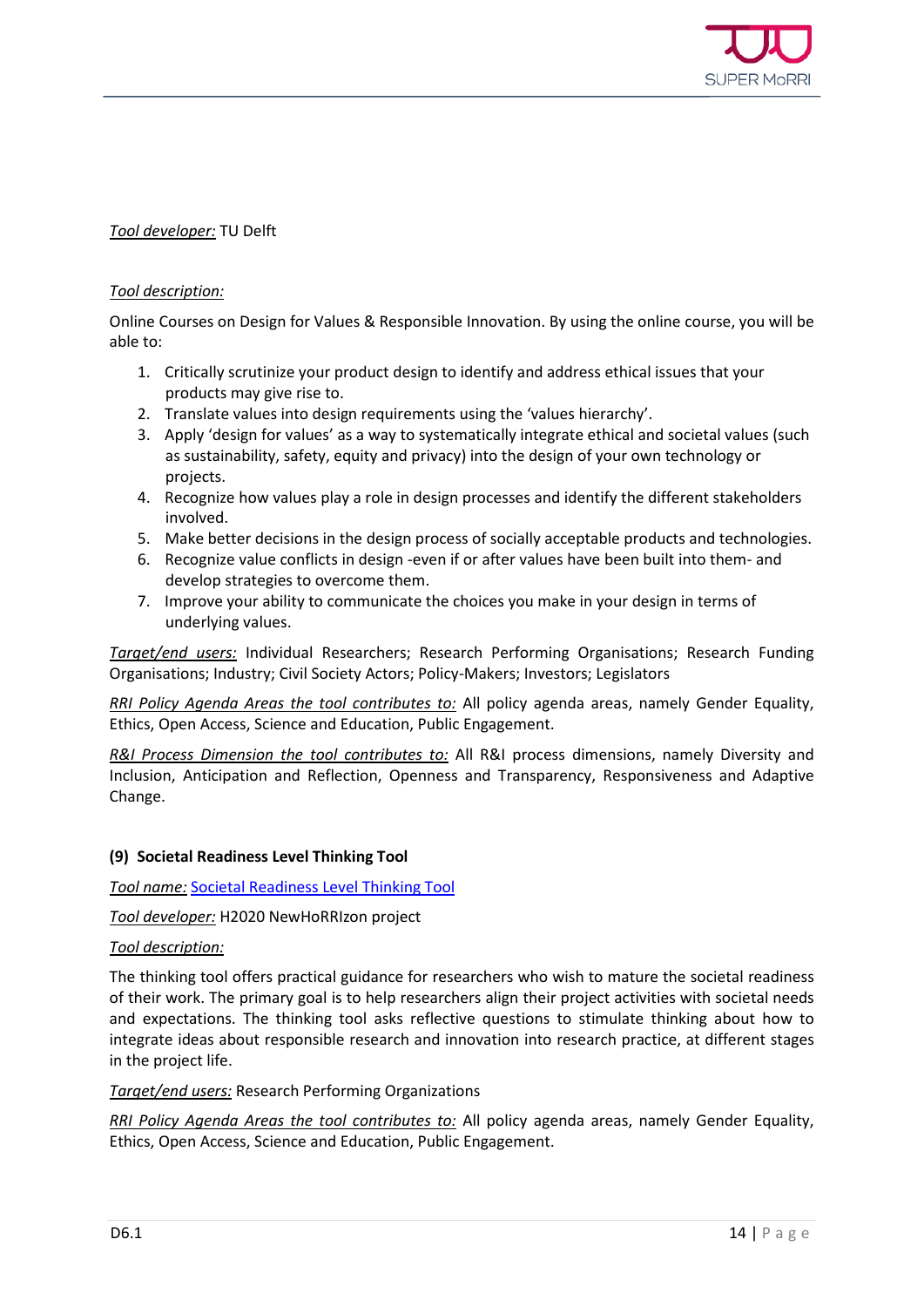

*R&I Process Dimension the tool contributes to:* All R&I process dimensions, namely Diversity and Inclusion, Anticipation and Reflection, Openness and Transparency, Responsiveness and Adaptive Change.

#### **(10) COMPASS Self-Check Tool**

*Tool name:* [COMPASS Self-Check Tool](http://self-check-tool.innovation-compass.eu/faq)

*Tool developer:* H2020 COMPASS project

#### *Tool description:*

The COMPASS Responsible Innovation self-check tool aims to help Small and Medium-Sized Enterprises (SMEs) in highly innovative sectors to learn how to effectively integrate Responsible Innovation practices (RI) into their company and innovation management. The tool will help SMEs to assess where their company stands, how they compare to peers, and what they can do to make their innovation practices more responsible. The COMPASS self-check tool is a learning instrument that guides a company through the most important RI practices in company and innovation management. Each question points out the importance of certain RI practices and the provides answer options in form of good practices. The tool automatically scores and benchmarks a user's results against other users' results.

#### *Target/end users:* Industry

*RRI Policy Agenda Areas the tool contributes to:* All policy agenda areas, namely Gender Equality, Ethics, Open Access, Science and Education, Public Engagement.

*R&I Process Dimension the tool contributes to:* All R&I process dimensions, namely Diversity and Inclusion, Anticipation and Reflection, Openness and Transparency, Responsiveness and Adaptive Change.

#### **(11) RRI KPI Analysis Tool**

*Tool name:* [RRI KPI Analysis Tool](http://tool.successdetectives.nl/login)

*Tool developer:* H2020 PRISMA project

#### *Tool description:*

PRISMA project developed a method to intuitively score performance on both certain RRI dimensions and general innovation management criteria. The scoring method builds upon an earlier innovation quality monitoring tool, the 'success factor based live innovation project scoring and evaluation' tool, and expands the former tool with specific RRI elements. One can track progress in time, in a semilongitudinal study of approximately 18 months. The tool has an added value as a strategy to implement RRI in industrial innovation practice. The tool provides insights of opportunities and challenges to integrate RRI approaches on real industrial research and innovation cases.

*Target/end users:* Industry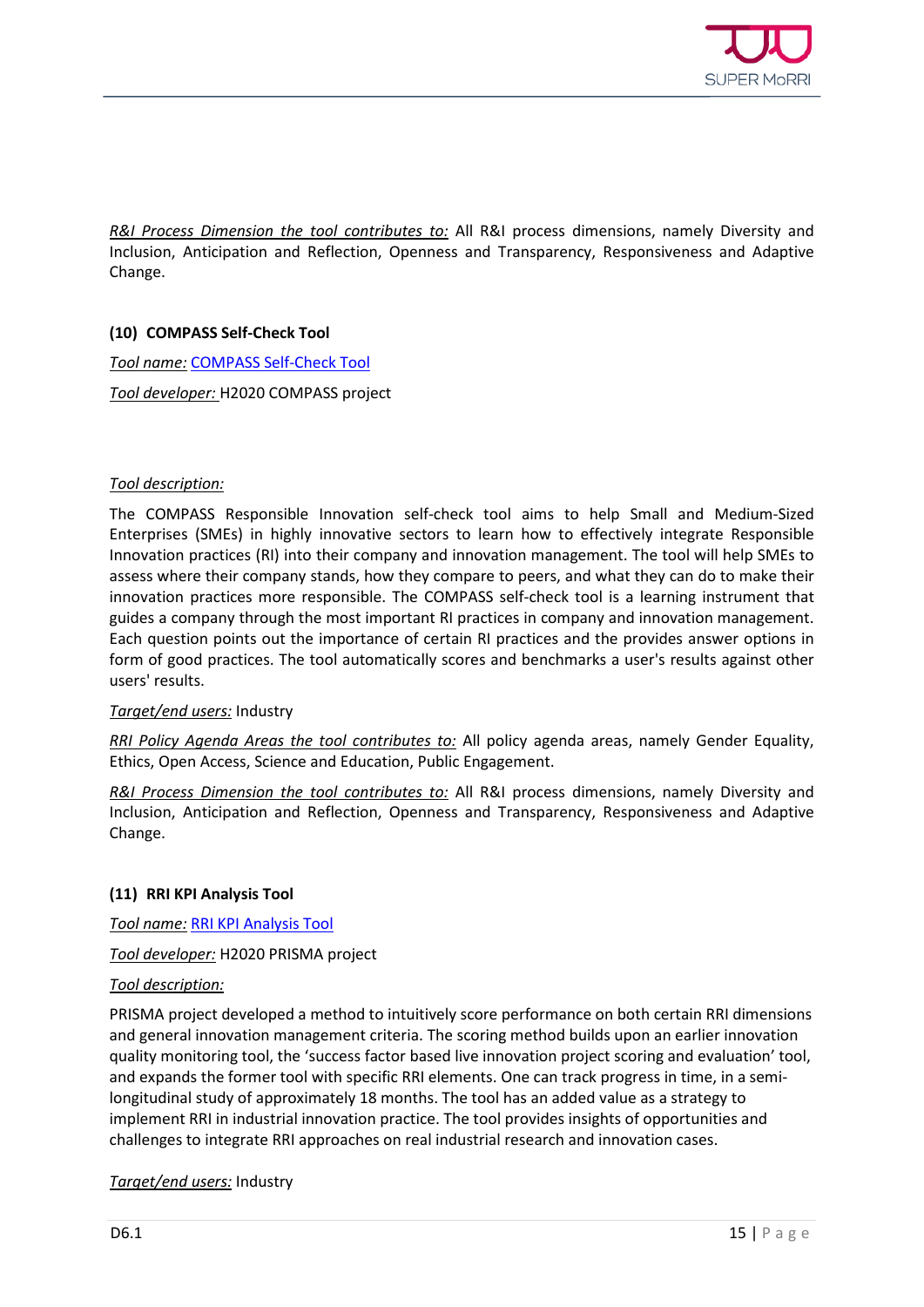

*RRI Policy Agenda Areas the tool contributes to:* All policy agenda areas, namely Gender Equality, Ethics, Open Access, Science and Education, Public Engagement.

*R&I Process Dimension the tool contributes to:* All R&I process dimensions, namely Diversity and Inclusion, Anticipation and Reflection, Openness and Transparency, Responsiveness and Adaptive Change.

#### **(12) CEN/WS 105 Guidelines to Innovate Responsibly**

*Tool name:* [CEN/WS 105 Guidelines to Innovate Responsibly](https://www.cen.eu/news/workshops/pages/ws-2019-010.aspx)

*Tool developer:* H2020 PRISMA project

#### *Tool description:*

The aim of this CEN Workshop is to share and further develop the exemplar roadmap methodology developed by PRISMA, an EU funded project launched in 2016.

The Workshop's goal is to design a practical guideline to help companies to approach and evaluate the most significant ethical, legal and social impacts expected by the development of their innovative products, and to identify an RRI vision and operative RRI actions to address them.

#### *Target/end users:* Industry

*RRI Policy Agenda Areas the tool contributes to:* All policy agenda areas, namely Gender Equality, Ethics, Open Access, Science and Education, Public Engagement.

*R&I Process Dimension the tool contributes to:* All R&I process dimensions, namely Diversity and Inclusion, Anticipation and Reflection, Openness and Transparency, Responsiveness and Adaptive Change.

#### **(13) Benchmarking for a Better World**

*Tool name:* [Benchmarking for a Better World](https://www.worldbenchmarkingalliance.org/)

*Tool developer:* The World Benchmarking Alliance (WBA)

#### *Tool description:*

Benchmarks provide an essential tool for measuring and comparing corporate performance on the SDGs. The tool equips financial institutions, companies, governments, civil society and individuals with the information they need to exert their full influence and encourage others to do the same. By supporting the private sector in its role to deliver on the SDGs, the WBA can help companies move from aspiration to action to achievement.

*Target/end users:* Individual Researchers; Research Performing Organisations; Research Funding Organisations; Industry; Civil Society Actors; Policy-Makers; Investors; Legislators

*RRI Policy Agenda Areas the tool contributes to:* All policy agenda areas, namely Gender Equality, Ethics, Open Access, Science and Education, Public Engagement.

*R&I Process Dimension the tool contributes to:* All R&I process dimensions, namely Diversity and Inclusion, Anticipation and Reflection, Openness and Transparency, Responsiveness and Adaptive Change.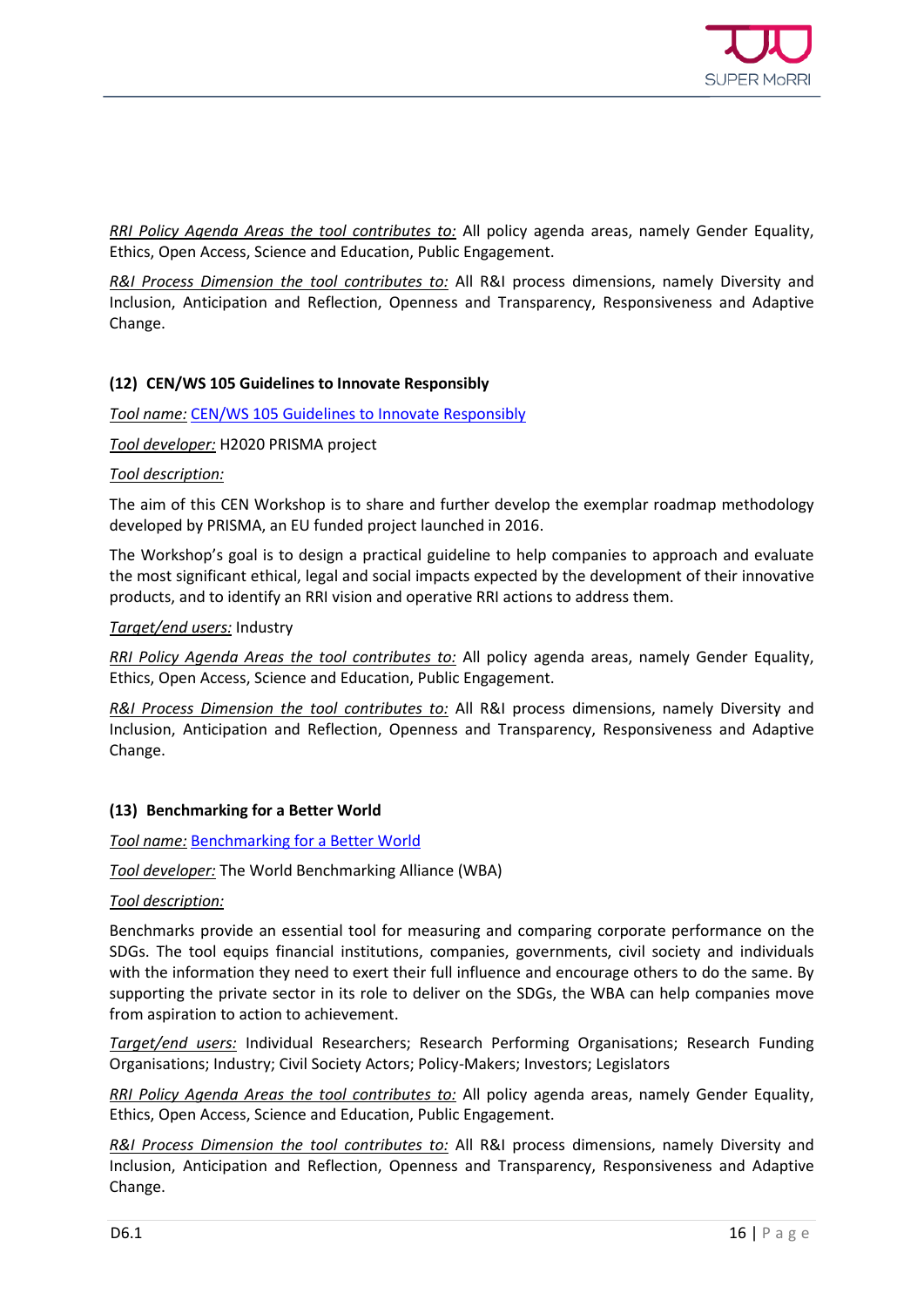

#### **(14) ISO 26000 Social Responsibility**

#### *Tool name:* [ISO 26000 Social Responsibility](https://www.iso.org/iso-26000-social-responsibility.html)

*Tool developer:* International Organization for Standardization (ISO)

#### *Tool description:*

ISO 26000 provides guidance on how businesses and organizations can operate in a socially responsible way. This means acting in an ethical and transparent way that contributes to the health and welfare of society.

*Target/end users:* Individual Researchers; Research Performing Organisations; Research Funding Organisations; Industry; Civil Society Actors; Policy-Makers; Investors; Legislators

*RRI Policy Agenda Areas the tool contributes to:* All policy agenda areas, namely Gender Equality, Ethics, Open Access, Science and Education, Public Engagement.

*R&I Process Dimension the tool contributes to:* All R&I process dimensions, namely Diversity and Inclusion, Anticipation and Reflection, Openness and Transparency, Responsiveness and Adaptive Change.

#### **(15) ISO 31000 Risk Management**

#### *Tool name:* [ISO 31000 Risk Management](https://www.iso.org/iso-31000-risk-management.html)

*Tool developer:* International Organization for Standardization (ISO)

#### *Tool description:*

ISO 31000, Risk management – Guidelines, provides principles, a framework and a process for managing risk. It can be used by any organization regardless of its size, activity or sector.

Using ISO 31000 can help organizations increase the likelihood of achieving objectives, improve the identification of opportunities and threats and effectively allocate and use resources for risk treatment.

*Target/end users:* Individual Researchers; Research Performing Organisations; Research Funding Organisations; Industry; Civil Society Actors; Policy-Makers; Investors; Legislators

*RRI Policy Agenda Areas the tool contributes to:* All policy agenda areas, namely Gender Equality, Ethics, Open Access, Science and Education, Public Engagement

*R&I Process Dimension the tool contributes to:* All R&I process dimensions, namely Diversity and Inclusion, Anticipation and Reflection, Openness and Transparency, Responsiveness and Adaptive Change

#### **(16) EDGE Tool**

*Tool name:* [EDGE Tool](https://www.publicengagement.ac.uk/support-engagement/strategy-and-planning/edge-tool/interactive-edge)

*Tool developer:* UK National Coordinating Centre for Public Engagement (NCCPE)

*Tool description:*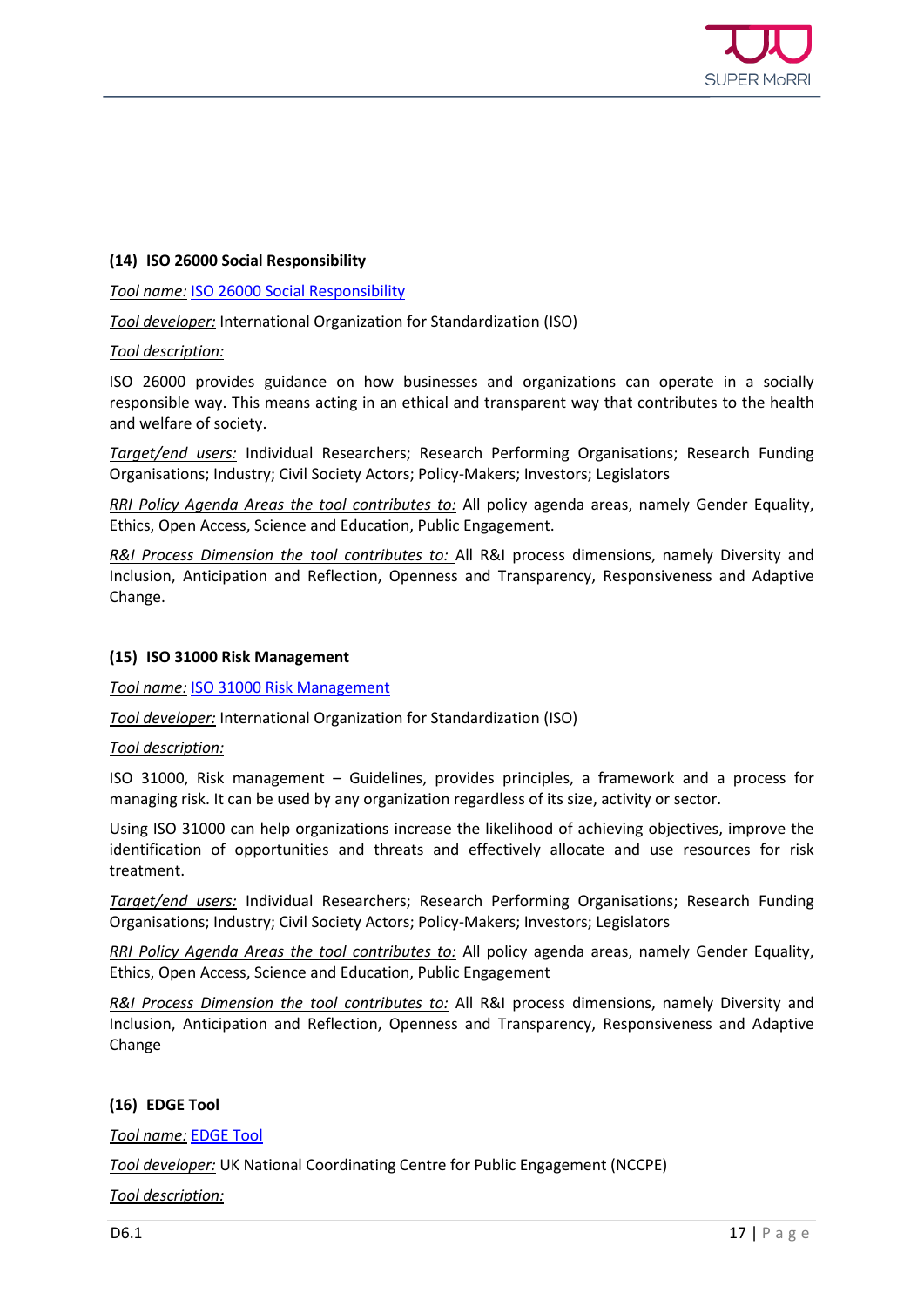

Interactive tool to assess your institution's support for public engagement. Users clarify their purpose for engaging with the public in nine steps:

- 1. Mission: Create a shared understanding of the purpose, value, meaning and role of public engagement to staff and students and embed this in your strategy and mission.
- 2. Leadership: Support champions across the organisation who embrace public engagement
- 3. Communication: Communicate consistent, clear messages to validate, support and celebrate it, and ensure open and two-way communication with members of the public and community organisations.
- 4. Support: Co-ordinate the delivery of engagement to maximise efficiency, target support, improve quality, foster innovation, join up thinking and monitor involvement and impact
- 5. Learning: Provide opportunities for learning and reflection and provide support for continuing professional development and training.
- 6. Recognition: Recognise and reward staff involvement within recruitment, promotion, workload plans and performance reviews, and celebrate success with awards or prizes
- 7. Staff: Ensure that all staff in academic and support roles have opportunities to get involved in informal and formal ways.
- 8. Students: Proactively include and involve students in shaping the mission and in the delivery of the strategy, and maximise opportunities for their involvement.
- 9. Public: Invest in people, processes and infrastructure to support and nurture the involvement of individuals and organisations external to the institution.

*Target/end users:* Individual Researchers; Research Performing Organisations; Research Funding Organisations; Industry; Civil Society Actors; Policy-Makers; Investors; Legislators

#### *RRI Policy Agenda Areas the tool contributes to:* Public Engagement

*R&I Process Dimension the tool contributes to:* All R&I process dimensions, namely Diversity and Inclusion, Anticipation and Reflection, Openness and Transparency, Responsiveness and Adaptive Change.

#### **(17) GENDER-NET IGAR Tool**

*Tool name:* [GENDER-NET IGAR Tool](http://igar-tool.gender-net.eu/en)

*Tool developer:* H2020 Gender-Net project

#### *Tool description:*

The aim of this tool/site is to assist research funding and performing organizations as well as researchers and peer reviewers/evaluators with the know-how to integrate sex and gender considerations into policies, programmes, and projects, and to raise awareness about the importance of sex and gender in research and innovation.

*Target/end users:* Research Performing Organisations

#### *RRI Policy Agenda Areas the tool contributes to:* Gender Equality

*R&I Process Dimension the tool contributes to:* All R&I process dimensions, namely Diversity and Inclusion, Anticipation and Reflection, Openness and Transparency, Responsiveness and Adaptive Change.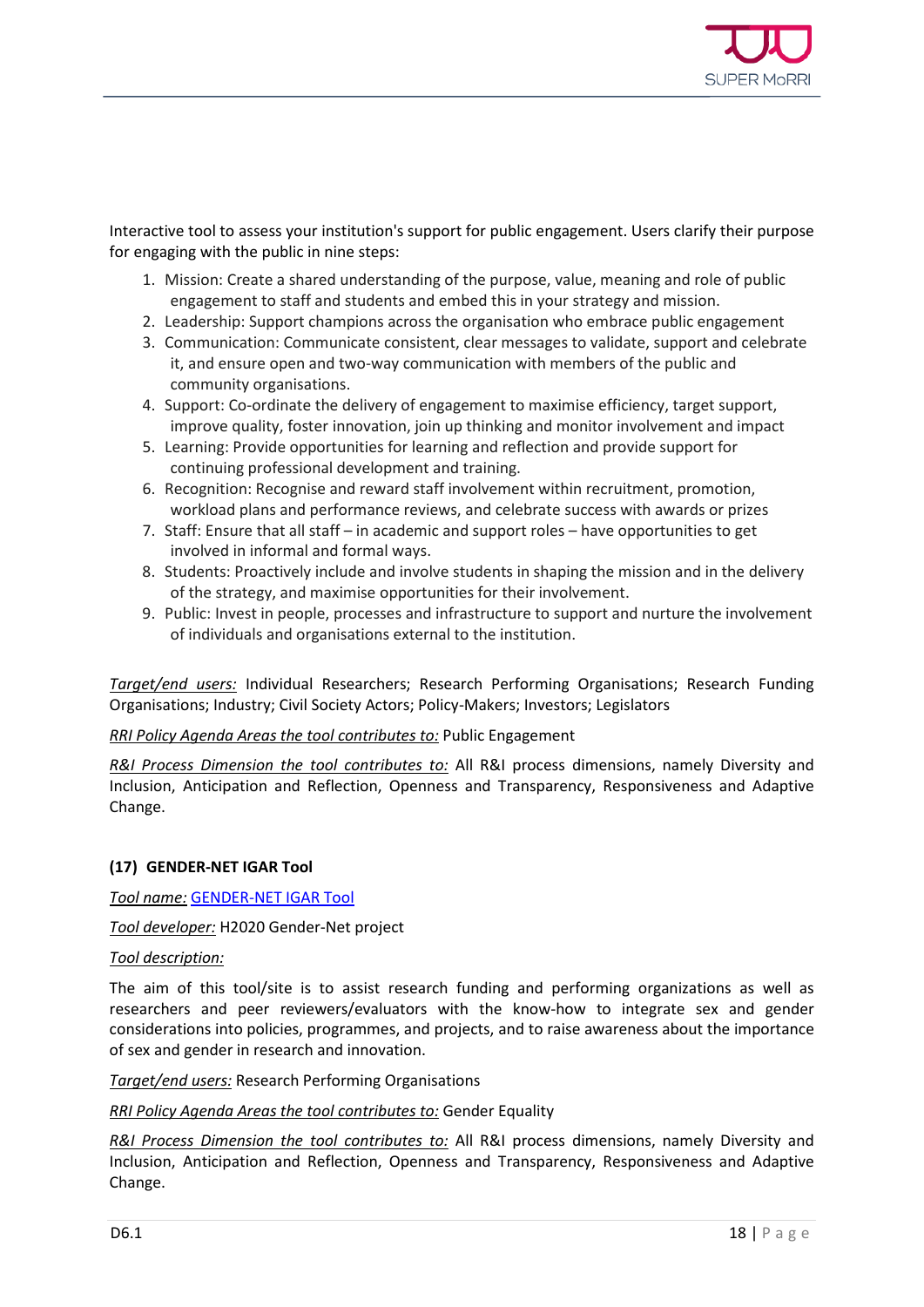

#### **(18) Measuring Impact of Citizen Science (MICS)**

*Tool name:* [Measuring Impact of Citizen Science \(MICS\)](https://mics.tools/)

*Tool developer:* H2020 MICS project

*Tool description:*

MICS project provides metrics and instruments to evaluate citizen-science impacts on the environment and society.

*Target/end users:* Individual Researchers; Research Performing Organisations; Research Funding Organisations; Industry; Civil Society Actors; Policy-Makers; Investors; Legislators

*RRI Policy Agenda Areas the tool contributes to:* All policy agenda areas, namely Gender Equality, Ethics, Open Access, Science and Education, Public Engagement

*R&I Process Dimension the tool contributes to:* All R&I process dimensions, namely Diversity and Inclusion, Anticipation and Reflection, Openness and Transparency, Responsiveness and Adaptive Change.

#### **(19) RIS3 Assessment Wheel**

*Tool name:* [RIS3 Assessment Wheel](https://s3platform.jrc.ec.europa.eu/ris3-assessment-wheel)

#### *Tool developer:* EU Smart Specialisation Platform

#### *Tool description:*

The development of a tool for the synthetic representation of the progress made in drafting/designing a RIS3 allows condensing a huge amount of information in one visual modality. Although limitations might play a significant role, namely those linked to making a complex process appear simple, the assessment wheel can usefully support a number of activities, e.g. selfassessments, peer-reviews, expert contributions, presentations at dissemination, discussion and negotiation meetings, etc.

The wheel is built on the basis of the six steps described in the [RIS3 Guide](https://s3platform.jrc.ec.europa.eu/ris3-guide) and the identification of 3 critical factors for each step.

The scaling tool (from 0 to 5) estimates the seriousness of the evidence provided in the process as far as each critical factor is concerned with the following meaning:

- $0 =$  no information available on the specific element
- $1 = poor$
- 2 = to be improved
- $3 = \text{fair}$
- $4 =$ strong
- 5 = excellent

Once the assessment is complete, the final result would appear in a form of "spider graph" where the strongest and weakest positioning would be easily highlighted. This immediate visual recognition of strengths and weaknesses would allow focusing further activity such as: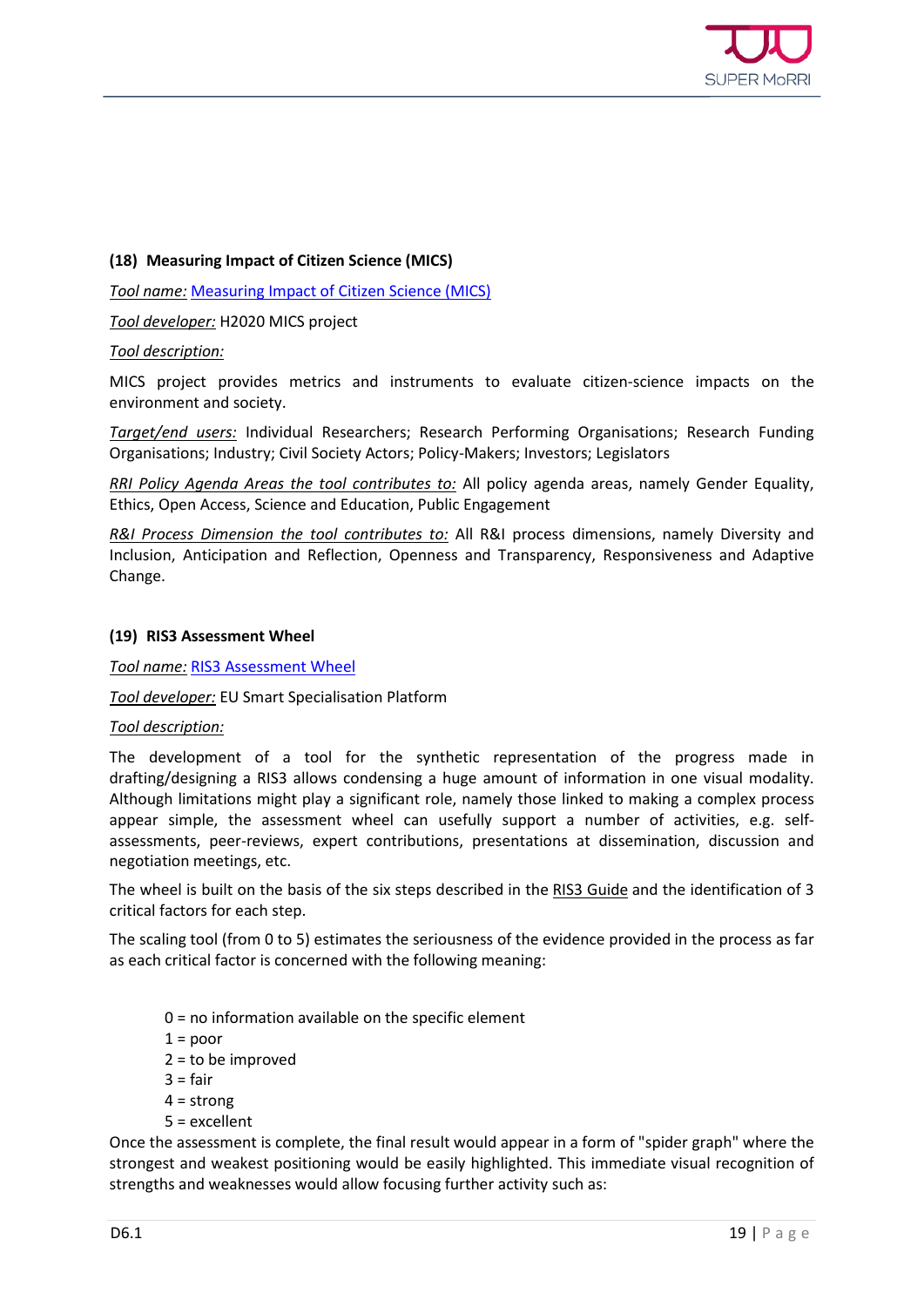

- 1. completion / upgrade of the national or regional RIS3;
- 2. appropriate consideration of territorial features, priorities and needs in the multi-level governance process at country level;
- 3. preparation and negotiation of funding programmes such as the EU cohesion policy operational programmes;
- 4. reviews, comparisons and benchmarking;
- 5. reflection on training/coaching activity needed in a particular defined segment;
- 6. definition of co-operation activities and establishment of mutual learning / twinning tools.

*Target/end users:* Individual Researchers; Research Performing Organisations; Research Funding Organisations; Industry; Civil Society Actors; Policy-Makers; Investors; Legislators

*RRI Policy Agenda Areas the tool contributes to:* All policy agenda areas, namely Gender Equality, Ethics, Open Access, Science and Education, Public Engagement.

*R&I Process Dimension the tool contributes to:* All R&I process dimensions, namely Diversity and Inclusion, Anticipation and Reflection, Openness and Transparency, Responsiveness and Adaptive Change.

#### **(20) SDG Impact Assessment Tool**

*Tool name:* [SDG Impact Assessment Tool](https://sdgimpactassessmenttool.org/)

*Tool developer:* Gothenburg Centre for Sustainable Development

#### *Tool description:*

The SDG Impact Assessment Tool is a free online learning tool that visualizes the results from a selfassessment of how an activity, organisation or innovation affects the SDGs. It aims to stimulate the user to get a better understanding of the complexity of sustainable development and the different aspects of the SDGs. In the end you will be better equipped to prioritize actions ahead.

*Target/end users:* Individual Researchers; Research Performing Organisations; Research Funding Organisations; Industry; Civil Society Actors; Policy-Makers; Investors; Legislators

*RRI Policy Agenda Areas the tool contributes to:* All policy agenda areas, namely Gender Equality, Ethics, Open Access, Science and Education, Public Engagement

*R&I Process Dimension the tool contributes to:* All R&I process dimensions, namely Diversity and Inclusion, Anticipation and Reflection, Openness and Transparency, Responsiveness and Adaptive Change

#### **(21) ActivityInfo**

#### *Tool name:* [ActivityInfo](https://www.activityinfo.org/)

*Tool developer:* BeDataDriven B.V.

#### *Tool description:*

**D6.1** 20 | Page ActivityInfo is a Monitoring and Evaluation software for data collection and reporting which works online and offline. It is optimized for reporting on activities which are geographically dispersed and implemented by multiple partner organizations. ActivityInfo simplifies information management,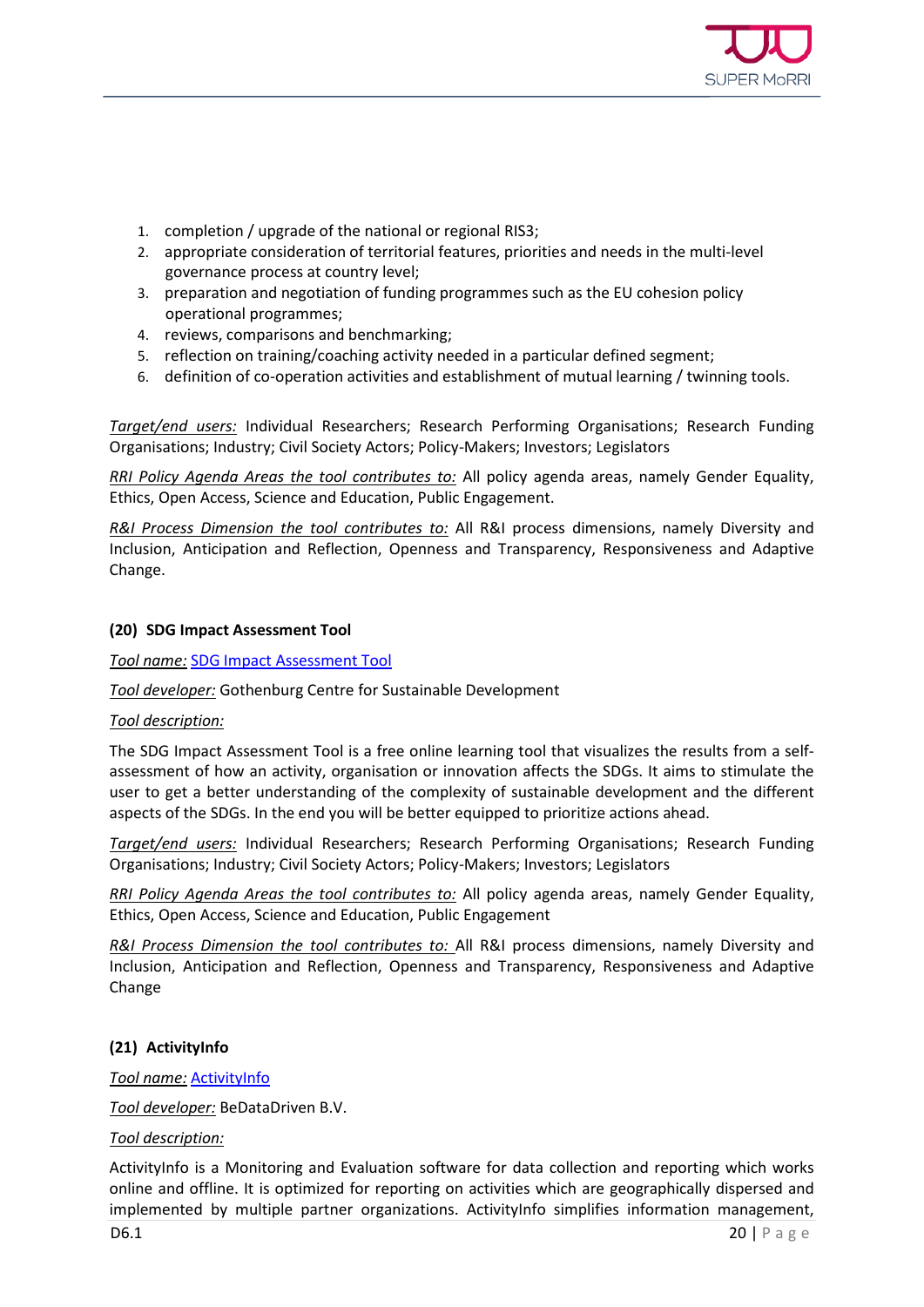

M&E, coordination and planning for humanitarian and development programs. It can also be used as a protection case tracking and case management system.

*Target/end users:* Individual Researchers; Research Performing Organisations; Research Funding Organisations; Industry; Civil Society Actors; Policy-Makers; Investors; Legislators

*RRI Policy Agenda Areas the tool contributes to:* All policy agenda areas, namely Gender Equality, Ethics, Open Access, Science and Education, Public Engagement.

*R&I Process Dimension the tool contributes to:* All R&I process dimensions, namely Diversity and Inclusion, Anticipation and Reflection, Openness and Transparency, Responsiveness and Adaptive Change.

#### **(22) OECD Toolkit for Mainstreaming & Implementing Gender Equality**

*Tool name:* [OECD Toolkit for Mainstreaming & Implementing Gender Equality](http://www.oecd.org/gender/governance/toolkit/)

#### *Tool developer:* OECD

#### *Tool description:*

This online resource will guide you in implementing the OECD Recommendation on Gender Equality in Public Life. In addition to better familiarising you with the Principles, the Toolkit lets you compare indicators and good practices in use in numerous countries. The self-assessment tools will help governments assess the strengths and weaknesses of their gender policies, which in turn, will help policy makers set priorities for improvement.

*Target/end users:* Individual Researchers; Research Performing Organisations; Research Funding Organisations; Industry; Civil Society Actors; Policy-Makers; Investors; Legislators

*RRI Policy Agenda Areas the tool contributes to:* Gender Equality

*R&I Process Dimension the tool contributes to:* All R&I process dimensions, namely Diversity and Inclusion, Anticipation and Reflection, Openness and Transparency, Responsiveness and Adaptive Change.

#### **(23) WEP United Nations tool for gender equality in firms**

*Tool name:* [WEP United Nations tool for gender equality in firms](https://weps-gapanalysis.org/)

*Tool developer:* United Nations (Global Compact-UN Women)

#### *Tool description:*

Self-assessment tool addressed to promote gender equality in the private sector, focused in different areas: leadership, workplace, community etc. The tool offers results about the organization position in the different aspects. In each area the tool proposes questions organized in sub-sections: commitment, implementation, transparency and measurement.

#### *Target/end users:* Industry

*RRI Policy Agenda Areas the tool contributes to:* Gender Equality

*R&I Process Dimension the tool contributes to:* Diversity and Inclusion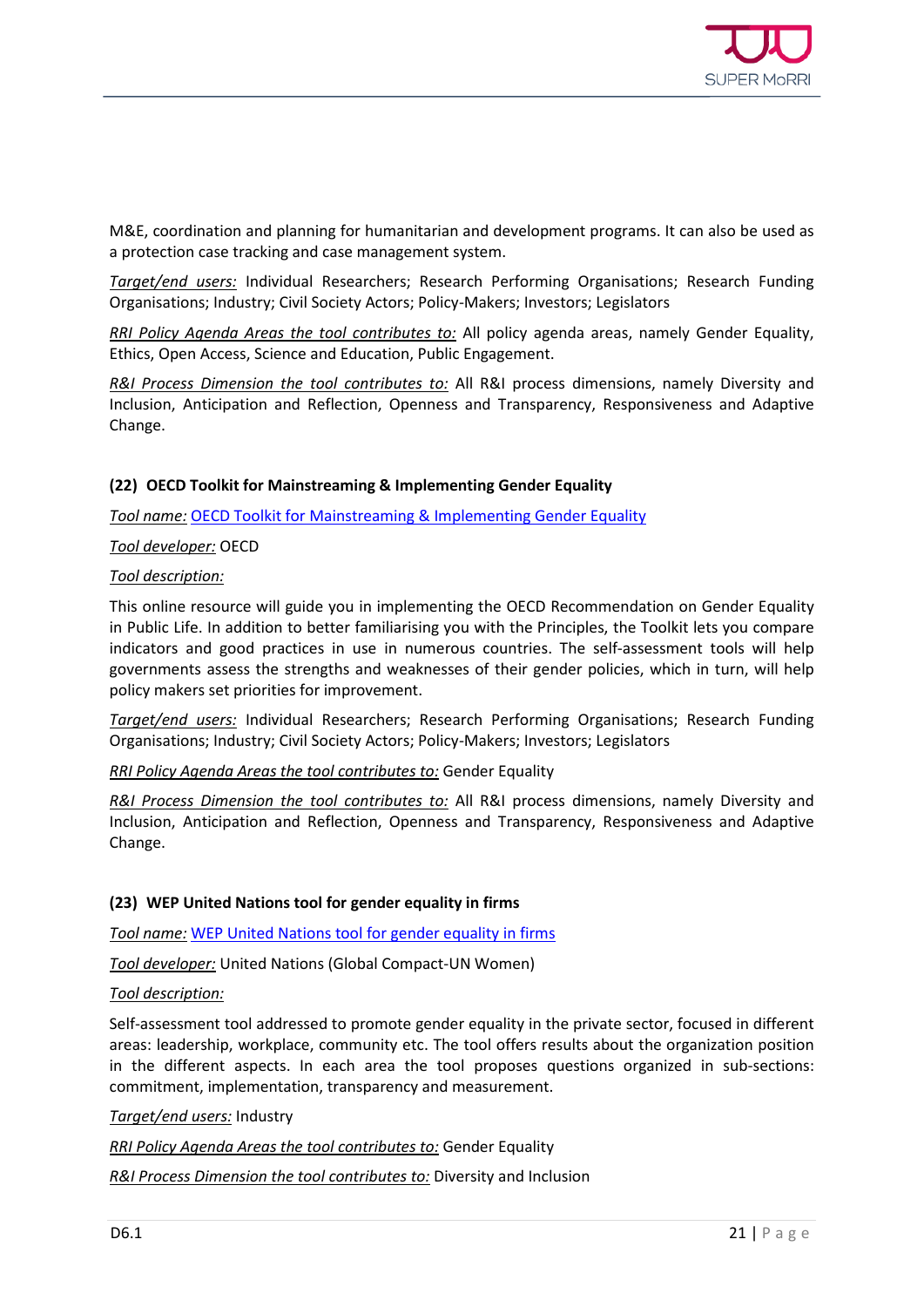

#### **(24) Gender Institutional Transformation**

*Tool name:* [Gender Institutional Transformation](https://eige.europa.eu/gender-mainstreaming/toolkits/gender-institutional-transformation)

*Tool developer:* European Institute for Gender Equality (EIGE)

#### *Tool description:*

This step-by-step self-reflection tool helps institutions transform, starting from their basic values and beliefs, to the rules and regulations that lead to more effective working outcomes. It is targeted at public institutions within the EU as bodies that are accountable for gender equality. The tool is more adapted to the public bodies than private.

*Target/end users:* Individual Researchers; Research Performing Organisations; Research Funding Organisations; Industry; Civil Society Actors; Policy-Makers; Investors; Legislators

*RRI Policy Agenda Areas the tool contributes to:* Gender Equality

*R&I Process Dimension the tool contributes to:* Diversity and Inclusion

#### **(25) Responsibility Navigator**

*Tool name:* [Responsibility Navigator](http://responsibility-navigator.eu/navigator/)

*Tool developer:* FP7 Res-AGorA project

#### *Tool description:*

The tool illusrates a brief description of the Res-AGorA principles and requirements for responsibilityrelated governance. It includes a set of questions which those interested in 'navigating' towards responsibilisation in Europe and beyond would have to ask themselves in order to arrive at practices and directions that are widely accepted. The ten principles are organised into the three dimensions of:

- 1. Ensuring Quality of Interaction
- 2. Positioning and Orchestration
- 3. Developing Supportive Environments.

*Target/end users:* Individual Researchers; Research Performing Organisations; Research Funding Organisations; Industry; Civil Society Actors; Policy-Makers; Investors; Legislators

#### *RRI Policy Agenda Areas the tool contributes to:* Governance

*R&I Process Dimension the tool contributes to:* All R&I process dimensions, namely Diversity and Inclusion, Anticipation and Reflection, Openness and Transparency, Responsiveness and Adaptive Change.

#### **(26) ORION open science self-assessment tool**

*Tool name:* [ORION open science self-assessment tool](https://www.orion-openscience.eu/publications/deliverables/201812/d22-questionnaire-self-assessment-open-science)

*Tool developer:* H2020 ORION project

*Tool description:*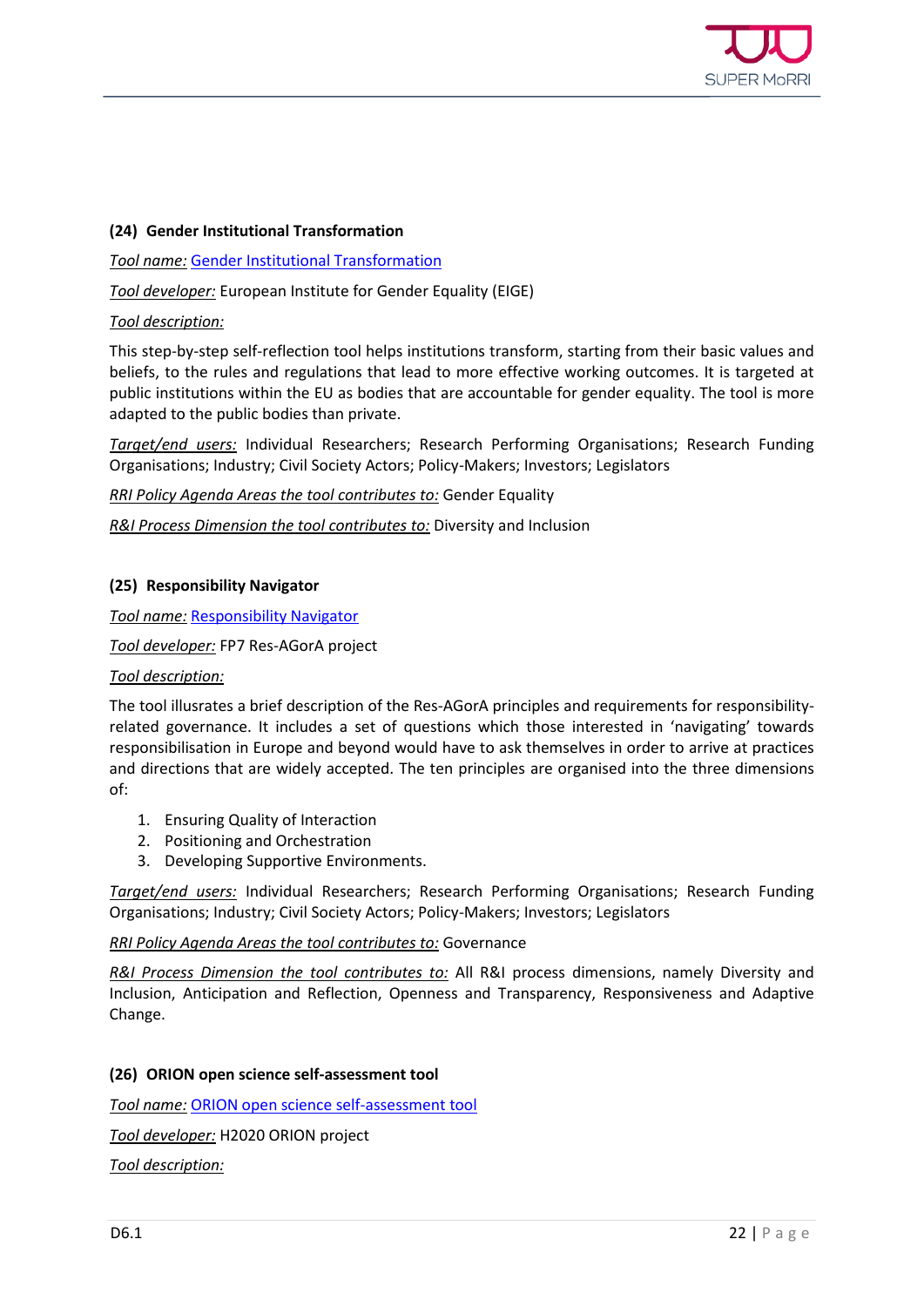

As part of ORION's Evaluation, Analysis and Benchmarking activities, a self-assessment study has been carried out, examining the views and practices of Open Science in the ORION partner Institutions; four research performing organisations (RPO) and two research funding organisations (RFO). This has been done through two different studies:

- 1. First, a qualitative study of the most relevant views and practices on Open Science at ORION institutions, done through eleven interviews that involved six Directors of the RFPOs participating in the ORION project, the director of a civil society organisation and four RRI promoters at RPOs.
- 2. Secondly, a large-scale quantitative study regarding the prevalence of these views and practices throughout the RFPOs, based on an online questionnaire disseminated through all staff members of the four research performing organisations and the two research funding organisations in the ORION Open Science project.

*Target/end users:* Individual Researchers; Research Performing Organisations; Research Funding Organisations; Industry; Civil Society Actors; Policy-Makers; Investors; Legislators

#### *RRI Policy Agenda Areas the tool contributes to:* Open Access

*R&I Process Dimension the tool contributes to:* All R&I process dimensions, namely Diversity and Inclusion, Anticipation and Reflection, Openness and Transparency, Responsiveness and Adaptive Change.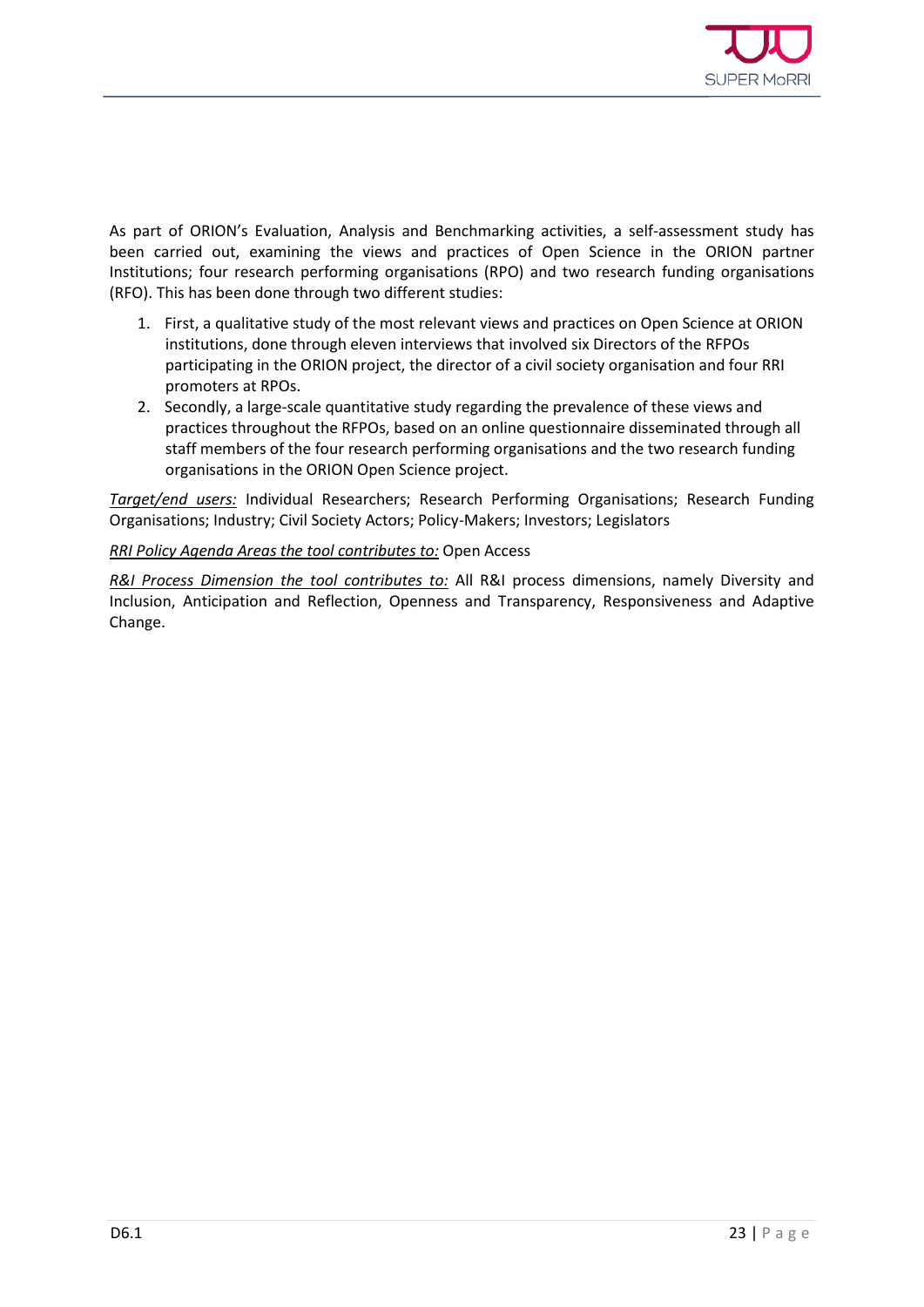

### <span id="page-22-0"></span>**2. COLLECT REPORTS AND OTHER DATA RELATING TO INDICATORS FROM THE PILOT USER INTERACTIONS**

In Progress, see 1.4. For more information, see Task 7.3 and its linked deliverable.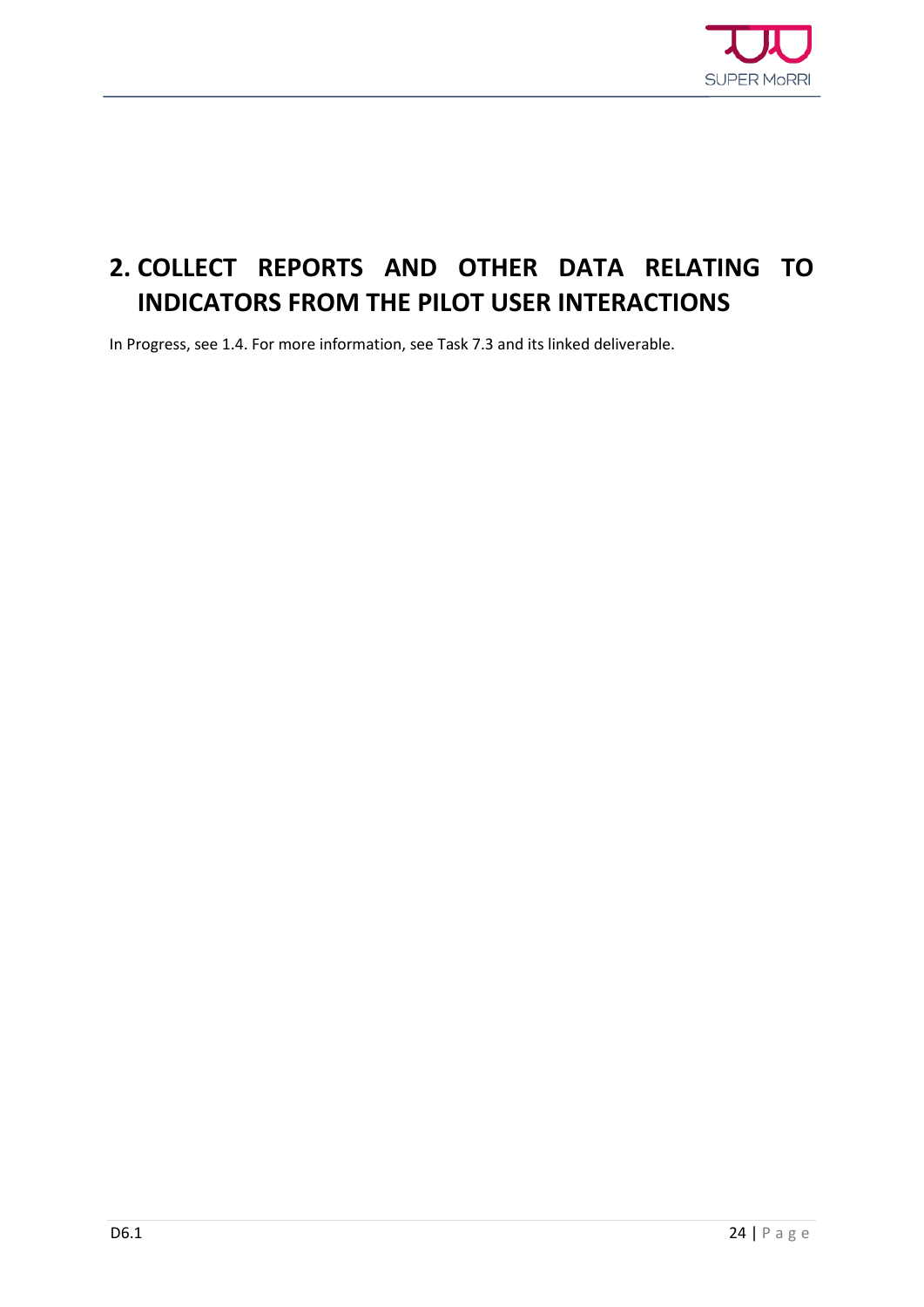

### <span id="page-23-0"></span>**3. BENEFITS, RISKS, AND CHALLENGES OF USING SELF-ASSESSMENT TOOL**

Here we reflect on the most salient observations we gathered with respect to RRI self-assessment' benefits, risks, and challenges:

#### <span id="page-23-1"></span>3.1. Benefits

#### *Broadening assessment*

RRI in organizations can build on existing activities. The added value of RRI in such circumstances is not to introduce assessment as such, but rather it is to broaden the scope of assessment, particularly in the following, related senses:

- Currently, assessment is often limited to commercial or legal risks and liabilities, or to safety, health and sustainability issues, and/or issues for which some form of assessment is required by law. In the light of RRI, such assessment can be broadened to include impacts on other value dimensions (like privacy, fairness, equality to name some) or related to broader societal issues.
- Assessments, in particular more formal ones, may often only be done to show that the law (or some other form of regulation is met), rather than using insights from assessment to improve the innovation.
- Assessments can also be broadened by including (more) outsider perspectives in the assessment. This might be done by organizing a stakeholder dialogue, but even if such stakeholder engagements turn out to be difficult (see previous point), it may be worthwhile to include outsider perspectives in assessment content-wise. This will often improve the quality of the assessment and may prevent unpleasant surprises.
- Assessments normally focus in role-responsibilities of the actors. An RRI focus should try to broaden our understandings of responsibility to a more collective approach, where there are responsibilities that affect all of us, beyond our role responsibilities such as taking care of the environment, equality and inclusion issues, or transparency and openness. This collective responsibility has also a foresight component, thinking in the future generations, anticipating our impacts.

#### *RRI monitoring*

An important way in which RRI in organizations may be stimulated and implemented is through monitoring of RRI performance.

Self-assessment tools may stimulate and help organizations to think about what they want to achieve with RRI, and then next to monitor whether their RRI activities indeed help to achieve such objectives. This also allows an adaption or reformulating of the organization's RRI strategy and activities if appropriate.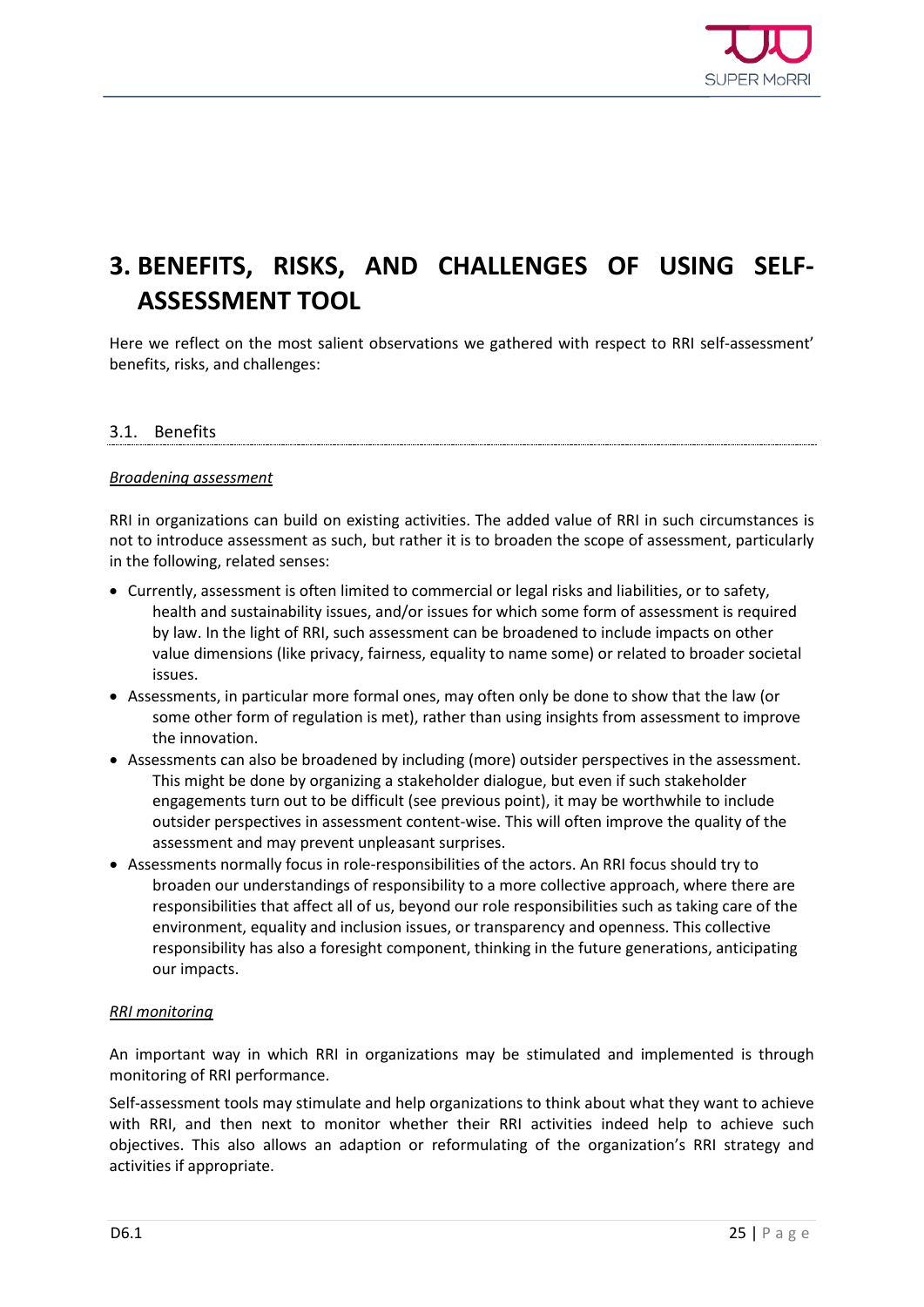

One broader question here is whether such RRI monitoring should be done by the organization itself or should include some form of external auditing. Both would seem to have their advantages and disadvantages. Internal monitoring may be easier to implement and less sensitive for an organization; Moreover, as the organization takes the initiative itself it may be more open to learn from experiences. On the other hand, only internal monitoring may raise doubts in the outside world whether RRI activities are merely a form of windows-dressing or whether there is a real commitment to RRI. Experiences with for example Responsible Care suggest that it would seem advisable also to introduce some form of external auditing in the longer run. Even if that is the case, voluntary internal monitoring might be a useful first step.

#### <span id="page-24-0"></span>3.2. Risks and challenges

#### *Honesty*

Using a self-assessment tool requires that the evaluator should avoid aiming to give the highest result for the organization's performance if it does not fulfill the criteria or if there is no written evidence for it. Organizations should not focus on the best possible results but rather evaluate its situation truthfully – otherwise the tool would not be of any use and would not be suitable for comparison. If it is done dishonestly, organizations will not get the maximum benefits from the tool. If they do it thoroughly, they can have a realistic picture, what is a good take-off point for further RRI activities.

In other words, evaluating ourselves has always inherent risks to any self-assessment tool. These risks are basically related to honesty. Being the evaluator and the evaluated subject at the very same time it is difficult to avoid some attractive but, all in all, harmful tendencies. Self-assessment tools vary in their abilities to prevent honesty problems and provide a setting where all participating organizations approach self-assessment in a similar way. At the same time, there are some tools that have no interest in comparison with other organizations, but in learning objectives.

#### *Cherry-picking*

'Cherry-picking' refers to selecting what you want from the outputs based on what is easiest for you rather than what accounts for the highest priorities. This harmful tendency is to provide good – better than the real – results in order to please the boss, shareholder etc. or have a fancy comparison with competitors.

#### *Blind folders*

Even if one can resist these temptations, user may have *solid blind folders*. This means, that a view on the organization is more advantageous than what the performance of the organization in reality is. Loyalty to the organization and ignorance of the real processes are only two of the potential sources for blind folders.

#### *Time and Energy*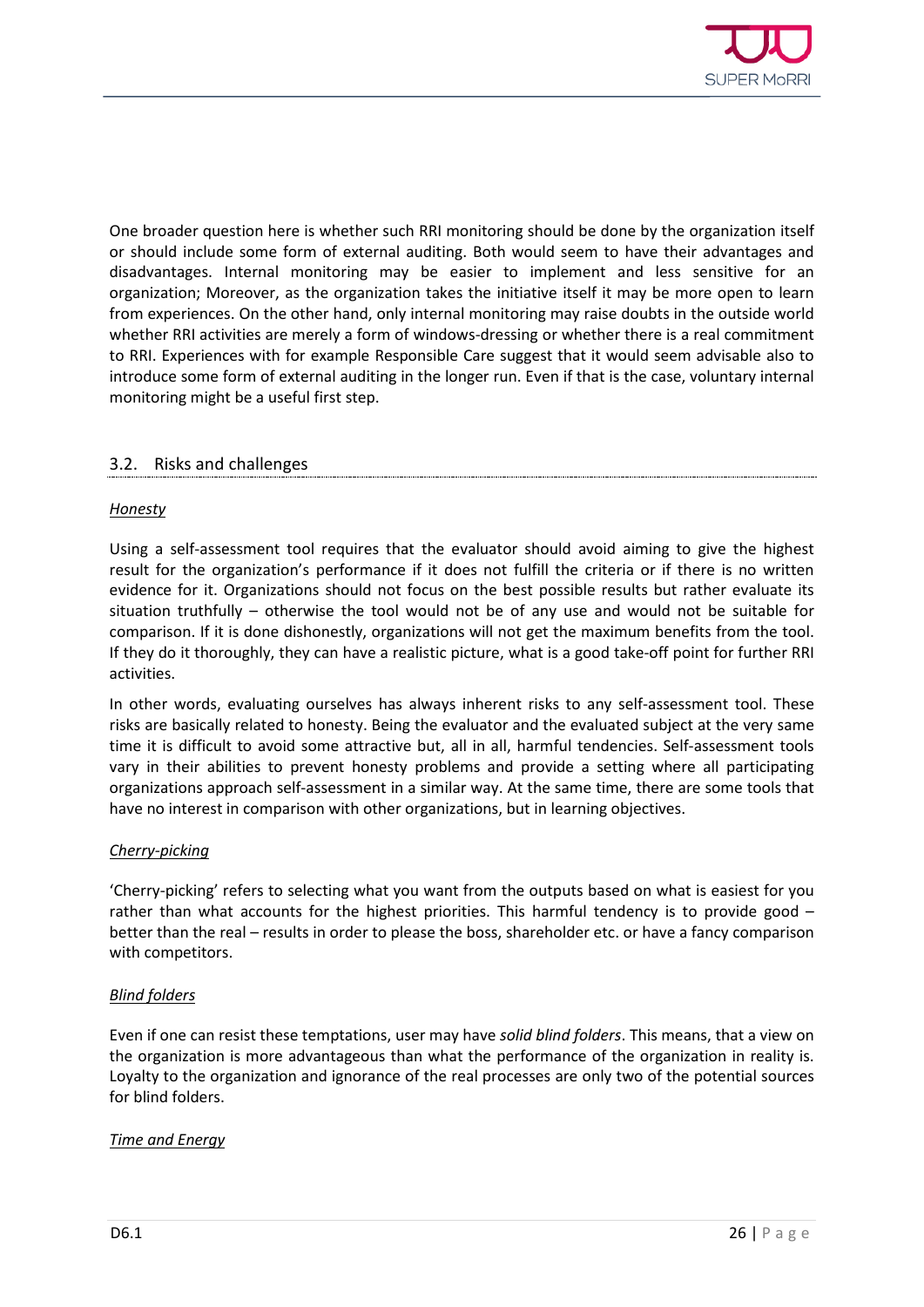

The temptation to avoid meaningful self-assessment is bigger *when there is no time, energy, will* etc. to explore the real status of RRI in the organization and/or *openness to face* whatever the result of the self-assessment will be.

To summarize, user should be aware of these characteristics in the organization and do not let to be trapped by them. Actually, the evaluator has also a great role in overcoming the limitations of the tool stemming from its self-assessing nature.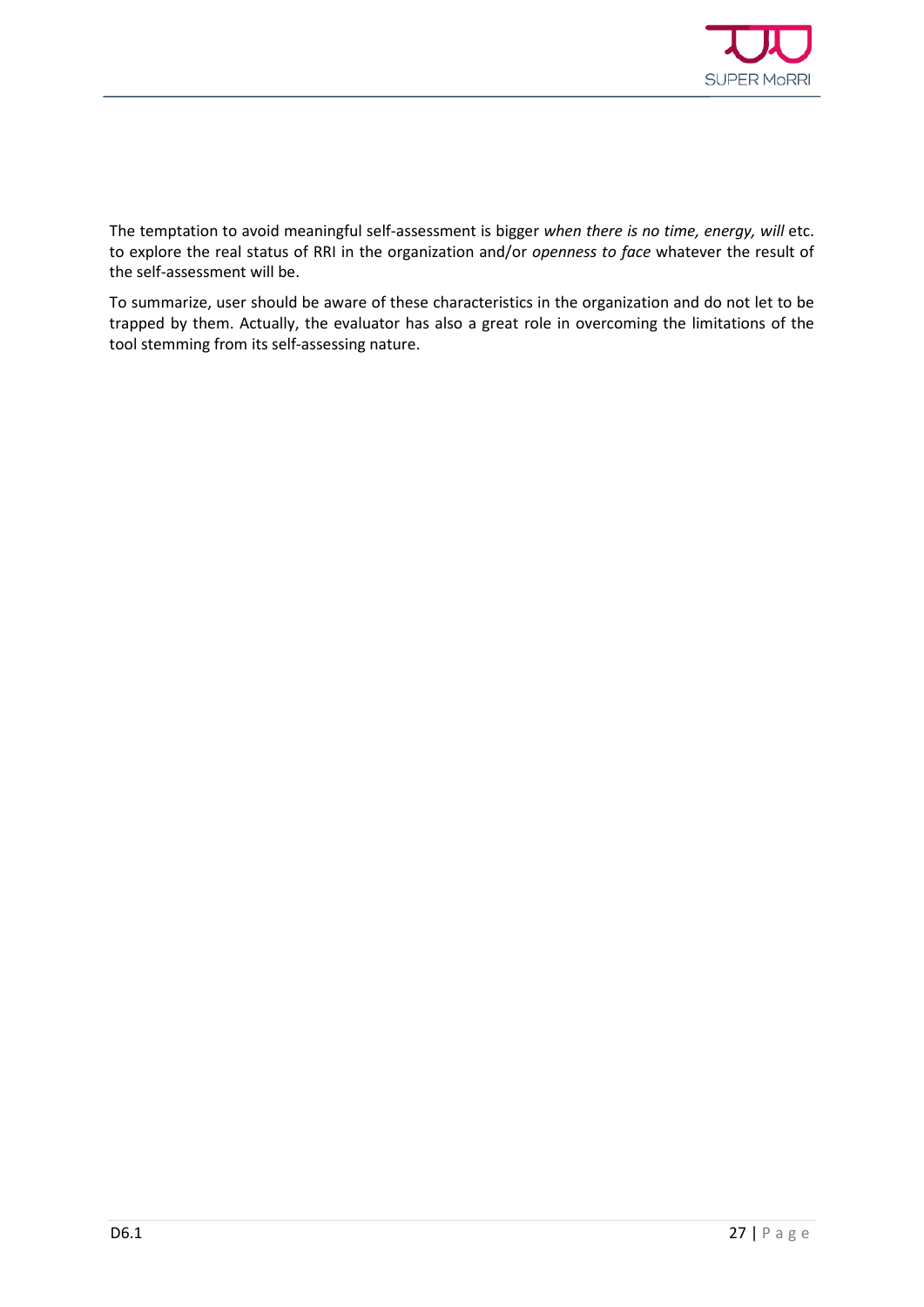

## <span id="page-26-0"></span>**4. CONCLUSIONS**

The objective of the inventory of Responsible Research and Innovation Assessment Toolbox is to support stakeholders in aligning their strategies with the RRI. The 'Tool Inventory' is going to be visualized in the SUPER-MoRRI website.

The inventory is supported by an Edited Volume namely "Assessment of Responsible Innovation: methods and practices", edited by Emad Yaghmaei (WP6 leader) and Ibo van de Poel, Routledge Publishing, 2020. Stakeholders from different kinds and different countries are encouraged to use the inventory and study the edited volume as a source of inspiration and adapt as necessary.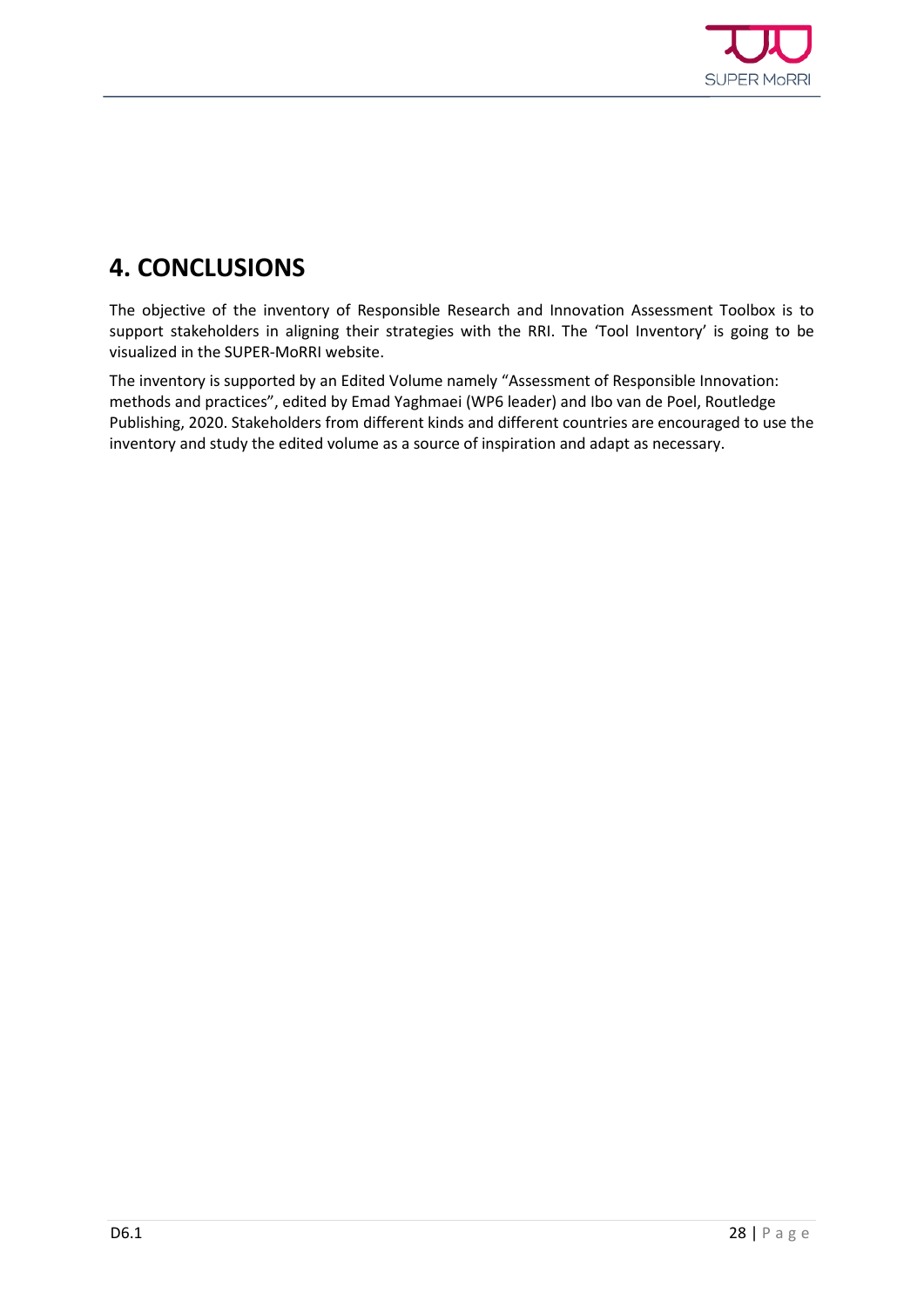

### <span id="page-27-0"></span>**5. REFERENCES**

- Cooper, R.G. & Kleinschmidt, E.J. (1995). Benchmarking the Firm's Critical Success Factors in New Product Development. J. of Product Innovation Management 12, 374-391.
- Higgins, J.P.T., Green, S. (Eds.), 2006. Cochrane Handbook for Systematic Reviews of Interventions 4.2.6". The Cochrane Library, Issue 4, 2006. John Wiley & Sons, Ltd., Chichester, UK.
- Hin, G., Daigney, M., Haudebault, D., Raskin, K., Bouche, Y., Pavie, X. & Carthy, D. (2014). Introduction to a guide to entrepreneurs and innovation support organizations. EU funded project report by Paris Region Enterprises and knowledge acceleration responsible innovation meta (KARIM) network. 1-60. Nahuis, R., Moors, E.H.M. & Smits R.E.H.M. (2012). User producer interaction in context. Technological Forecasting & Social Change 79(6), 1121-1134.
- Ravn, T., Nielsen, M.W. & Mejlgaard, N. (2015) Metrics and indicators of Responsible Research and Innovation. Progress report D3.2 of the EU-funded Monitoring the Evolution and Benefits of Re- sponsible Research and Innovation (MoRRI) project. 1-92.
- Scholten, V., Cuppen, E., Flipse, S., Calon, R. & Van den Hoven, J. (2016). Rewarding RRI A case study collection of the European Foundations Award for Responsible Research & Innovation. A publication of the King Baudouin Foundation. 1-85.
- Tepic, M., Kemp, R., Omta, O., & Fortuin, F. (2013). Complexities in innovation management in companies from the European industry A path model of innovation project performance determinants. European Journal of Innovation Management 16(4), 517 - 550.
- Van der Panne, G., Van Beers, C. & Kleinknecht, A. (2003). Success and failure of innovation: a literature review. International Journal of Innovation Management 7(3), 1–30.